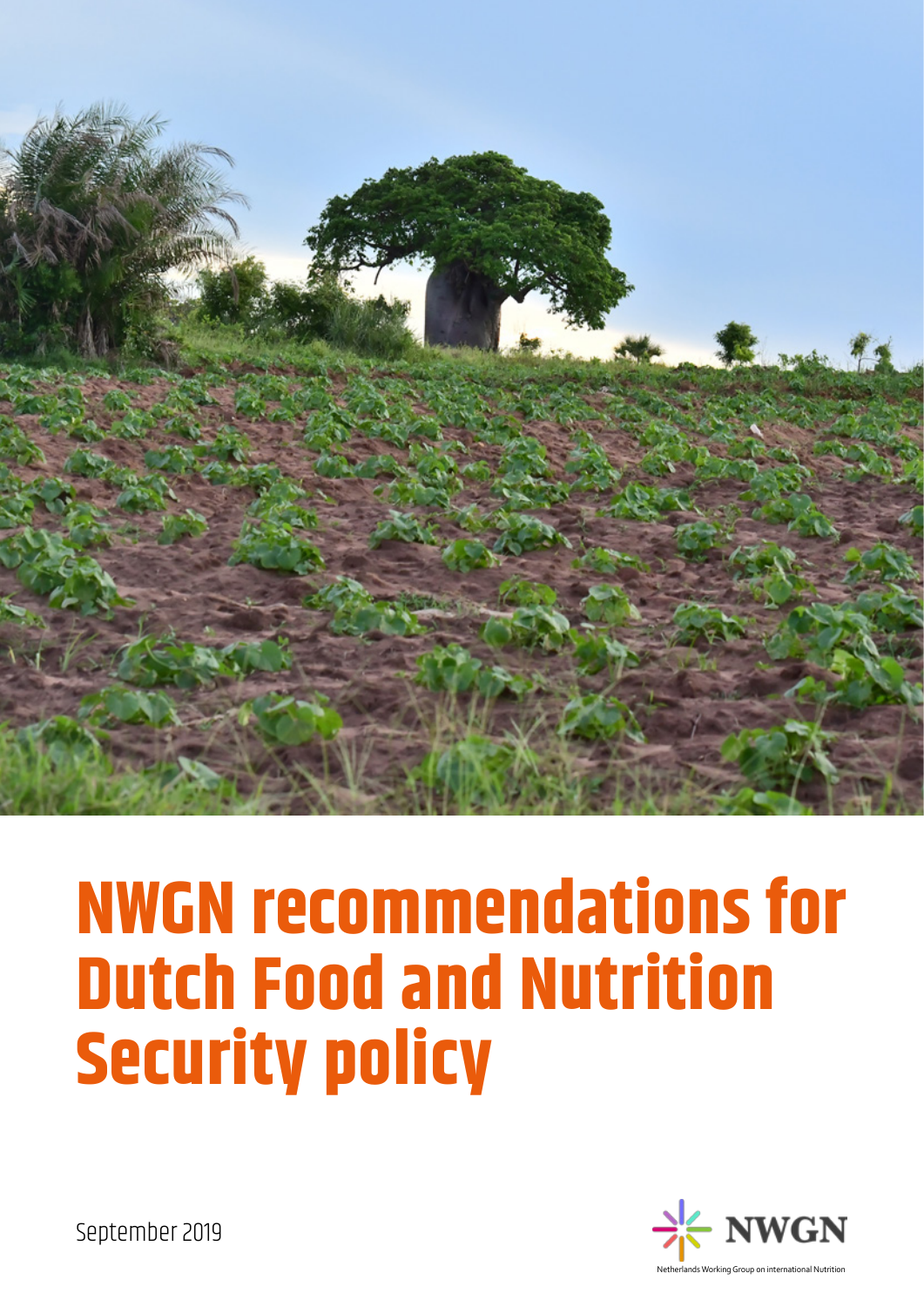### **Content**

| <b>Executive Summary</b>                    | 3  |
|---------------------------------------------|----|
| Introduction                                | 4  |
| Methodology                                 | 5  |
| Overarching summary of all reports together | 6  |
| Implications for Dutch FNS policy           | 8  |
| Appendices:                                 |    |
| Summary for each report                     | 11 |
| Potential double- and triple duty actions   | 13 |
| Recommendations overview                    | 16 |

### Colophon

**Authors:** NWGN subgroup members: Arine Valstar, Saskia Osendarp and Herbert Smorenburg **Cover photo:** Green beans plot in East Africa. GSGarrett Images **Design:** Zwerver Grafische Vormgeving

© *September 2019*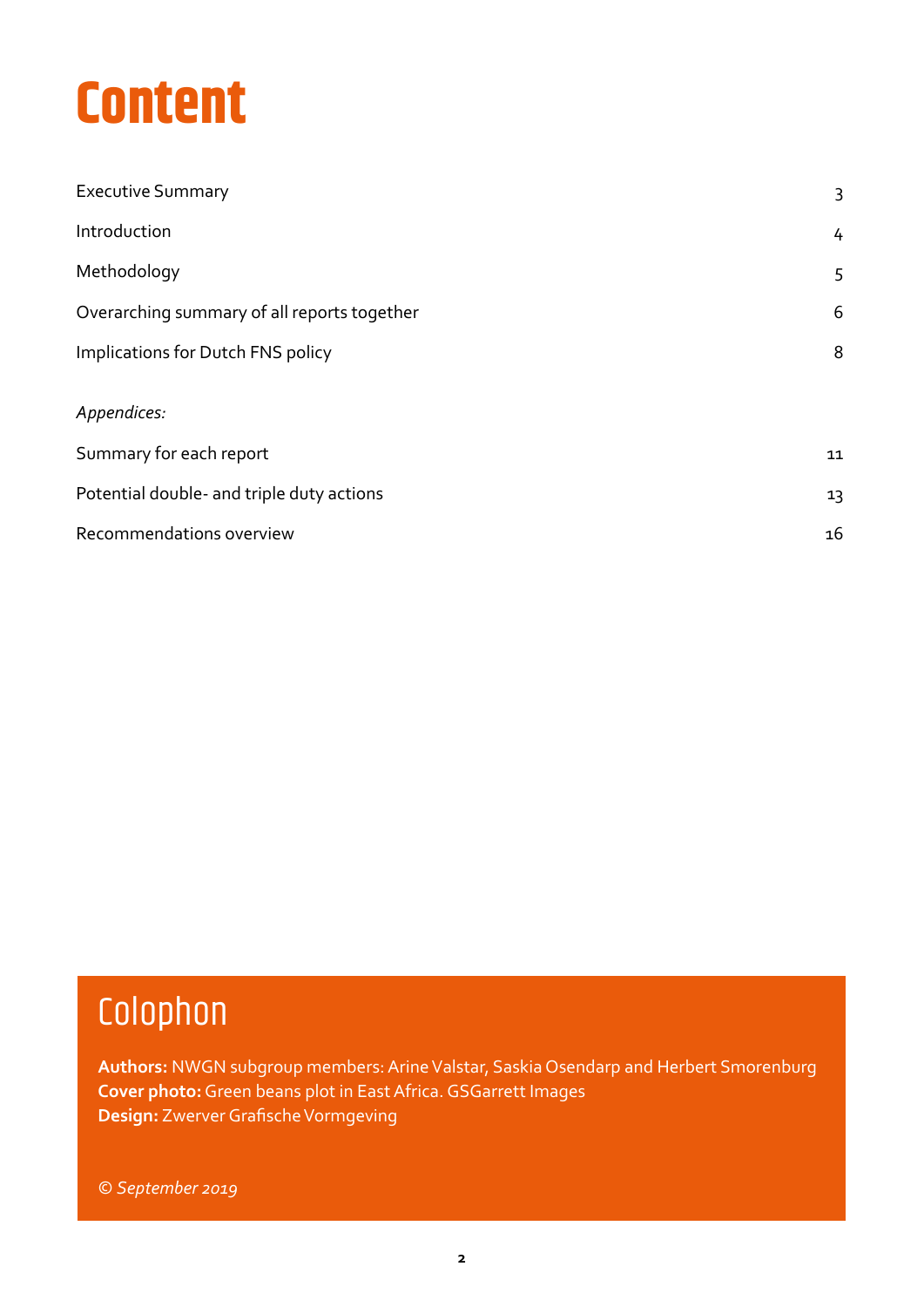### **Executive Summary**

Recently a number a number of important reports have been published about nutrition, healthy diets and sustainable food systems. The Netherlands Working Group on international Nutrition (NWGN) analysed these in the context of the Dutch Food and Nutrition Security (FNS) policy. Our main recommendations are three-fold: 1) Make the Dutch FNS policy an integral part of, and consistent with, Dutch (and European) food-, trade-, agriculture-, environment and other policies as an integrated approach to transform food systems towards healthy and sustainable diets. 2) Promote more coherence and synergies between projects and programs, striving towards region- and context specific dietary shifts, taking into account a food systems approach. 3) Build on the so-called "Dutch Diamond" approach but critically reflect on current practice and recommendations in these reports to a) promote supportive regulatory and policy frameworks that protect society and environment from adverse impact of unsustainable private sector growth; b) stimulate that actions on healthy diets by society are scaled up; c) and as a partnership become more efficient and effective to create more value and impact on the quality of local diet and inclusive well-being without negative impact on climate and natural resources. More specifically we recommend to make agriculture more responsive to dietary diversity needs, include workforce nutrition in all agricultural value chain projects and shift Dutch FNS investments towards strengthening fruit and vegetable value chains to become more sustainable, resilient and nutrition sensitive.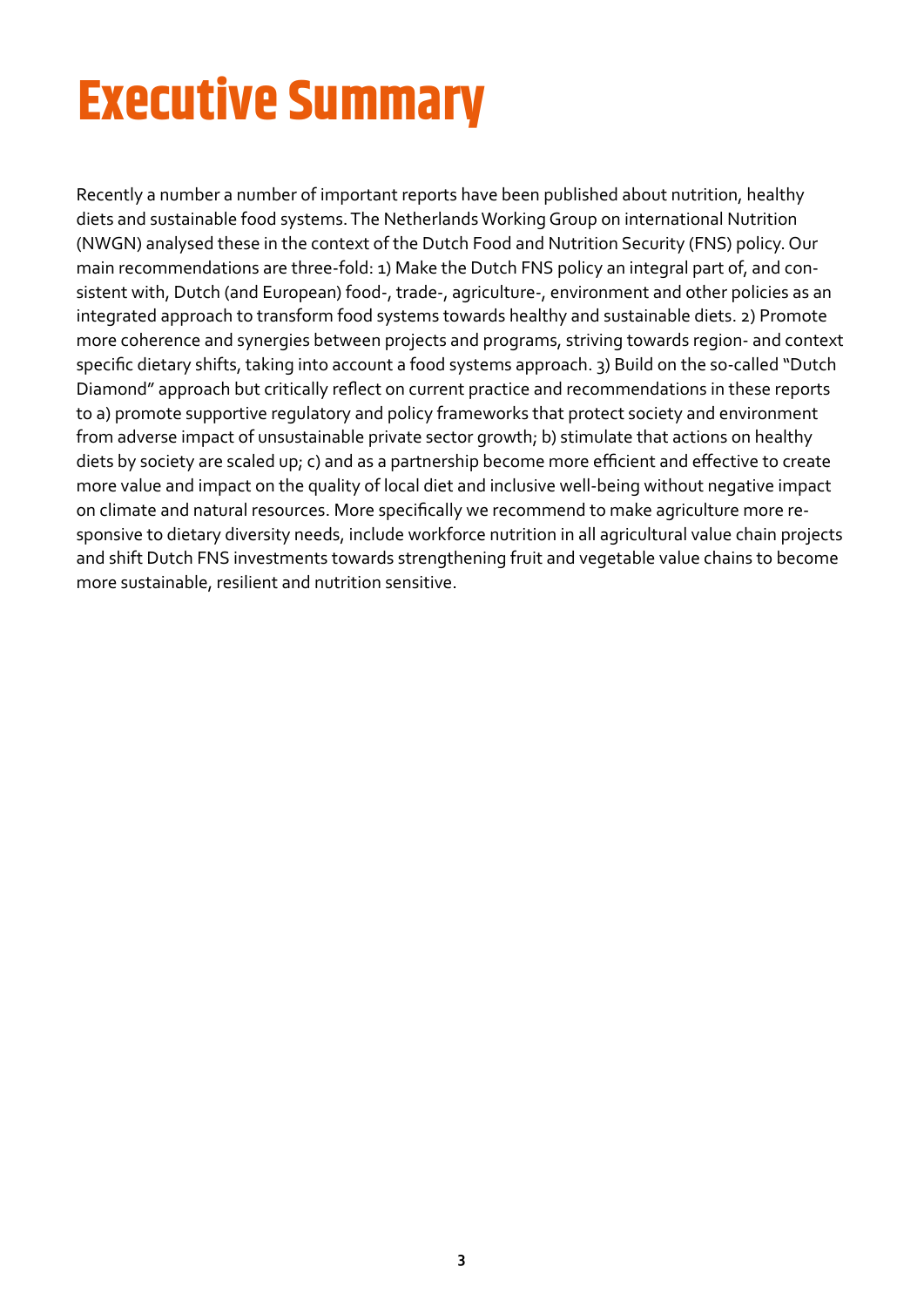## **Introduction**

In October 2017, the Policy and Operations Evaluation Department (IOB) of the Dutch Ministry of Foreign Affairs (MFA) reviewed the Dutch food security policy in the period 2012-2016<sup>1</sup>. It provides recommendations for improving the policy's effectiveness.

In 2018 and 2019, a number of important reports have been published about nutrition, healthy diets and sustainable food systems:

- Global Nutrition Report 2018<sup>2</sup>
- The EAT–Lancet Commission on healthy diets from sustainable food systems<sup>3</sup>
- The Lancet Commission report on The Global Syndemic of Obesity, Undernutrition, and Climate Change4
- The 2019 Global food policy report by IFPRI<sup>5</sup>

It requires substantial effort to read these reports, let alone to get a comprehensive overview of the most important recommendations and implications for Dutch Food and Nutrition Security (FNS) policy in addition to the recommendations made by IOB. The Ministry of Foreign Affairs (MFA)<sup>6</sup> and Ministry of Agriculture, Nature and Food Quality (MANFQ) of the

*---------------------------------------------------------------------------------------------------------------------------------------------------*

Dutch government have asked for input for its FNS policy from Dutch stakeholders, including the Netherlands Working Group on international Nutrition (NWGN) 7 .

Whilst both Ministries already sent a renewed FNS policy letter to Parliament in June 2019<sup>8</sup>, we believe that this report provides in a concise format the most relevant recommendations for the Dutch FNS policy. Our recommendations are based on the recommendations of these reports to the Dutch FNS policy context. An overview summary of all above mentioned reports is available (see page 3) as well as summaries of each report (see Appendices page 9) and an overview of the recommendations in table form (see Appendices page 15).

Lastly, we want to remark that the UN recently published two papers that are relevant to the scope of our work as well, but as they were published long after we had started with our work, we have not analysed them to the full extend as we have with the aforementioned reports. The first is (an advanced unedited edition of) the global assessment report on biodiversity and

- *3 The Lancet 2019; 393: 447–92; Published Online January 16, 2019 <https://www.thelancet.com/commissions/EAT>*
- *4 The Lancet 2019; 393: 791–846 Published Online January 27, 2019 [https://www.thelancet.com/commissions/glob](https://www.thelancet.com/commissions/global-syndemic)[al-syndemic](https://www.thelancet.com/commissions/global-syndemic)*
- *5 IFPRI. 2019 Global food policy report. 2019. Washington, DC: International Food Policy Research Institute (IFPRI). <http://www.ifpri.org/publication/2019-global-food-policy-report>*
- *6 With MFA, we refer to both the Ministry in The Hague and Dutch embassies around the world.*
- *7 NWGN members from the Dutch government, i.e. The Ministry of Foreign Affairs and The Netherlands Enterprise Agency RVO, are not signatories of this report, as the report is directed to them. See for the complete list of NWGN members [www.the-nwgn.org](http://www.the-nwgn.org)*
- *8 S.A.M Kaag and C.J. Schouten, Op weg naar een wereld zonder honger in 2030: de Nederlandse inzet, 6 June 2019. [https://www.tweedekamer.nl/kamerstukken/brieven\\_regering/detail?id=2019Z11528&did=2019D23725](https://www.tweedekamer.nl/kamerstukken/brieven_regering/detail?id=2019Z11528&did=2019D23725)*

*<sup>1</sup> IOB – Review of Dutch food security policy 2012-2016 – Food for thought [https://www.iob-evaluatie.nl/publicaties/](https://www.iob-evaluatie.nl/publicaties/beleidsdoorlichtingen/2017/10/01/419-%E2%80%93-iob-%E2%80%93-review-of-dutch-food-security-policy-2012-2016-%E2%80%93-food-for-thought) [beleidsdoorlichtingen/2017/10/01/419-%E2%80%93-iob-%E2%80%93-review-of-dutch-food-security-policy-2012-](https://www.iob-evaluatie.nl/publicaties/beleidsdoorlichtingen/2017/10/01/419-%E2%80%93-iob-%E2%80%93-review-of-dutch-food-security-policy-2012-2016-%E2%80%93-food-for-thought) [2016-%E2%80%93-food-for-thought](https://www.iob-evaluatie.nl/publicaties/beleidsdoorlichtingen/2017/10/01/419-%E2%80%93-iob-%E2%80%93-review-of-dutch-food-security-policy-2012-2016-%E2%80%93-food-for-thought)*

*<sup>2</sup> Development Initiatives, 2018. 2018 Global Nutrition Report: Shining a light to spur action on nutrition. Bristol, UK: Development Initiatives.<https://globalnutritionreport.org/>*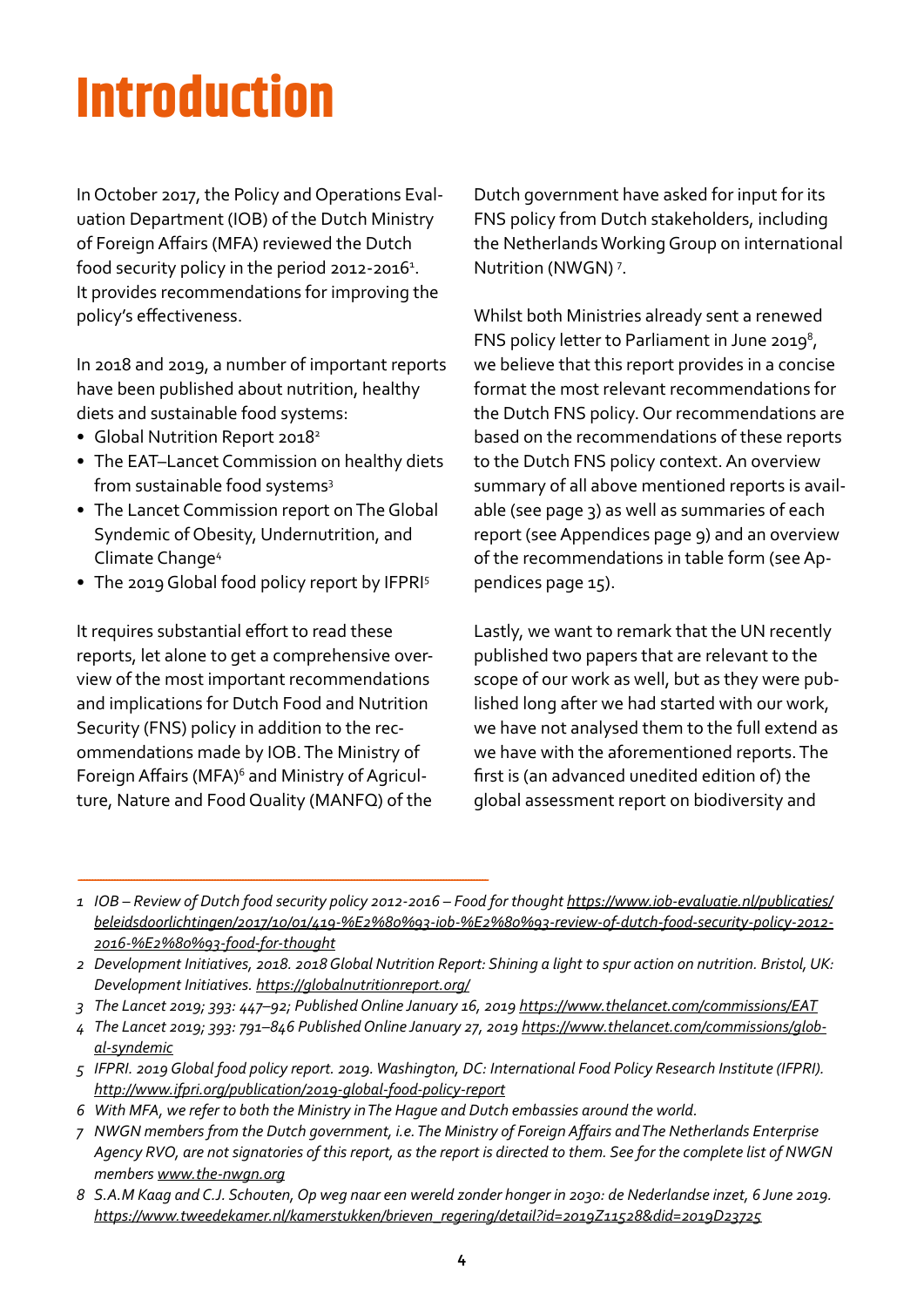ecosystem services<sup>9</sup>, which, amongst others, described how biodiversity and food production are interdependent and should be advanced. The second report is "The State of Food Security and Nutrition in the World 2019" report<sup>10</sup>.

However, these two reports are consistent with the recommendations of the aforementioned reports although they focus on different aspects of climate, biodiversity, nutrition and food systems.

# **Methodology**

Three NWGN members, Arine Valstar, Saskia Osendarp and Herbert Smorenburg, reviewed the following reports and made a summary of their most relevant recommendations (except for the IPBES and State of Food Security reports).

- IOB review of the Dutch food security policy in the period 2012-2016<sup>1</sup>
- Global Nutrition Report 2018<sup>2</sup>
- The EAT-Lancet Commission on healthy diets from sustainable food systems<sup>3</sup>
- The Lancet Commission report on The Global Syndemic of Obesity, Undernutrition, and Climate Change4
- The 2019 Global food policy report by IFPRI5

*---------------------------------------------------------------------------------------------------------------------------------------------------*

- The UN IPBES report<sup>9</sup>
- The UN State of Food Security and Nutrition in the World 2019" report<sup>10</sup>

The three authors wrote an analysis and synthesis of recommendations against the current FNS policy and IOB recommendations. This supported Saskia Osendarp who represented the NWGN in an expert panel during MFA's Launch of the EAT-Lancet Report and IFPRI's 2019 Global Food Policy report on 4 June 2019. After this event the draft recommendations were finalized and shared with the whole NWGN for input, resulting in this final report.

*<sup>9</sup> [https://www.ipbes.net/document-library-catalogue/summary-policymakers-global-assessment-report-biodiversity](https://www.ipbes.net/document-library-catalogue/summary-policymakers-global-assessment-report-biodiversity-ecosystem)[ecosystem](https://www.ipbes.net/document-library-catalogue/summary-policymakers-global-assessment-report-biodiversity-ecosystem)*

*<sup>10</sup> FAO, IFAD, UNICEF, WFP and WHO. 2019. The State of Food Security and Nutrition in the World 2019. Safeguarding against economic slowdowns and downturns. Rome, FAO. <https://www.unicef.org/media/55921/file/SOFI-2019-full-report.pdf>*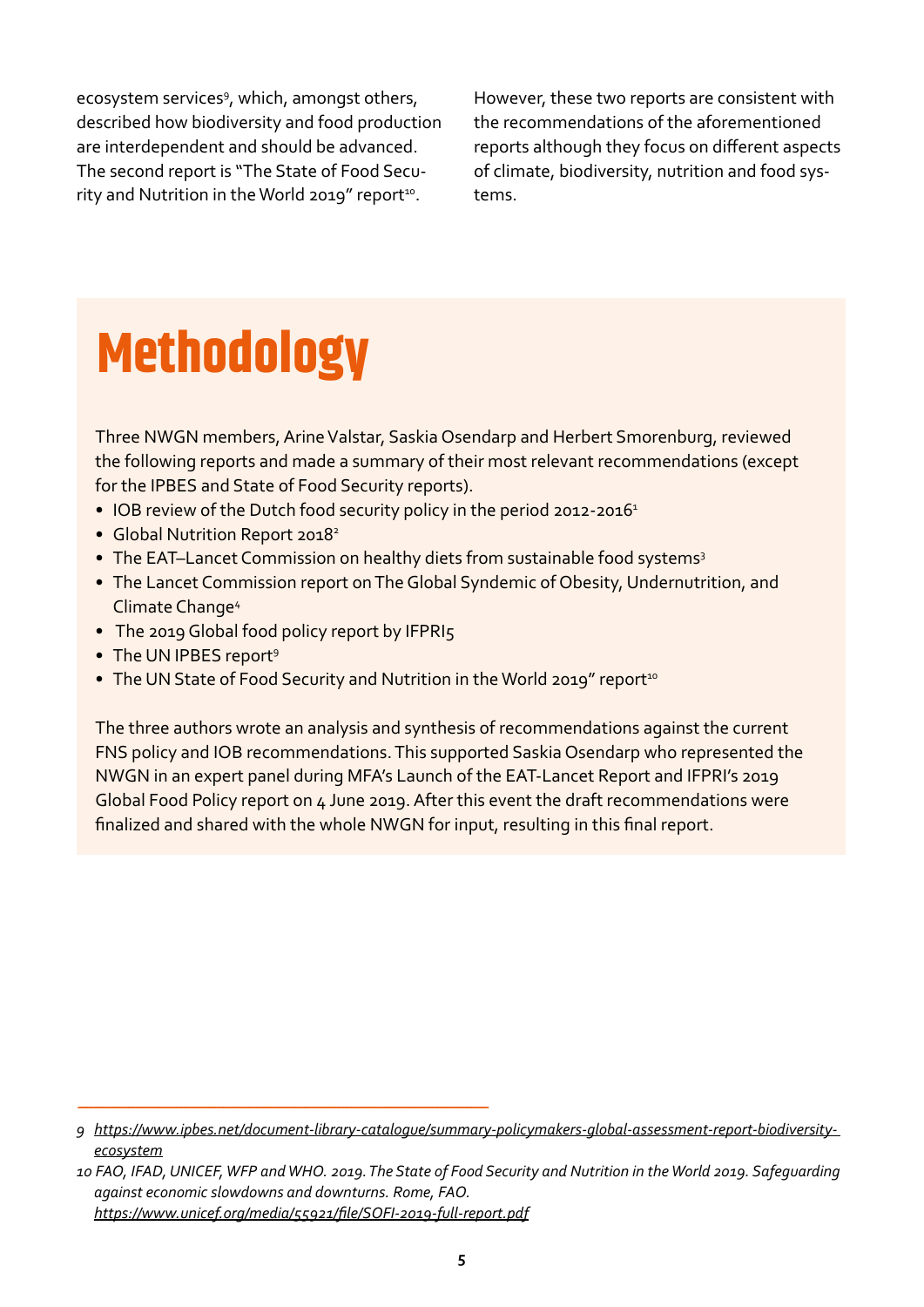### **Overarching summary of all reports together**

NWGN reflections on reports on climate change, nutrition and sustainable food systems.

- 1. Global hunger and undernourishment continued to rise for the 3rd year in a row in 2018, while there was a stagnation in malnutrition. More countries are suffering from a double- or triple burden: multiple forms of malnutrition: obesity<sup>11</sup>, under-nutrition and micronutrient deficiencies, while the negative health effects of climate change will exacerbate these health challenges. The Global Syndemic represents the combined effects of these three pandemics: obesity, undernutrition and climate change and affects most people worldwide. Yet, food and nutrition security remain peripheral issues at many high-level events and summits and at national level. This is due, at least in part, to "policy inertia: a collective term for the combined effects of inadequate political leadership and governance to enact policies to respond to The Global Syndemic, strong opposition to those policies by powerful commercial interests, and a lack of demand for policy action by the public".
- 2. Climate change is one important key factor for the global rise in hunger and undernourishment, while global food production and the current food systems are the most important contributors to CO2 emissions and a threat to climate stability. It is important therefore to develop integrated solutions, which are good for planet and people (taking all forms of malnutrition into account). These so-called double- or triple-duty actions require a systems approach and transformation of the entire food system addressing the underlying drivers of the Global Syndemic: food and agriculture, transportation, urban design and land use.
- 3. In general, this will require substantial dietary shifts, ultimately leading to an increase in consumption of fruit, vegetables, legumes and nuts, and a decrease of unhealthy foods such as added sugar, ultra-processed foods (i.e. foods high in energy and low in nutrients) and animal source products, especially red meat. However, the changes needed differ greatly by region and are context-specific, e.g. many vulnerable groups in low income countries should still increase their consumption of animal-source foods in order to meet their micronutrient requirements.
- 4. Initiatives to address The Global Syndemic at community, regional and national level need to be reinforced by regulatory and policy frameworks, as well as economic incentives and disincentives, to provide healthy and affordable food and beverage choices and promote social and economic environments that encourage physical activity and healthy behaviours.
- 5. To achieve these changes, a comprehensive and multi-sectoral context specific approach is required to move the dominant food system to a desired sustainable food system that provides healthy diets. This will require the buy-in of all partners, actors and especially consumers. The silos between agriculture, climate, water and sanitation, health care and nutrition will need to be abandoned and nutrition-specific and nutrition-sensitive interventions need to be integrated. Governments and civil society will need to lead the governance of developing and implementing evidence-based policies beneficial for society, health and planet, without vested commercial bias. The private sector needs to be encouraged to be part

*<sup>11</sup> When we mention "Obesity" we refer to "Overweight and Obesity".*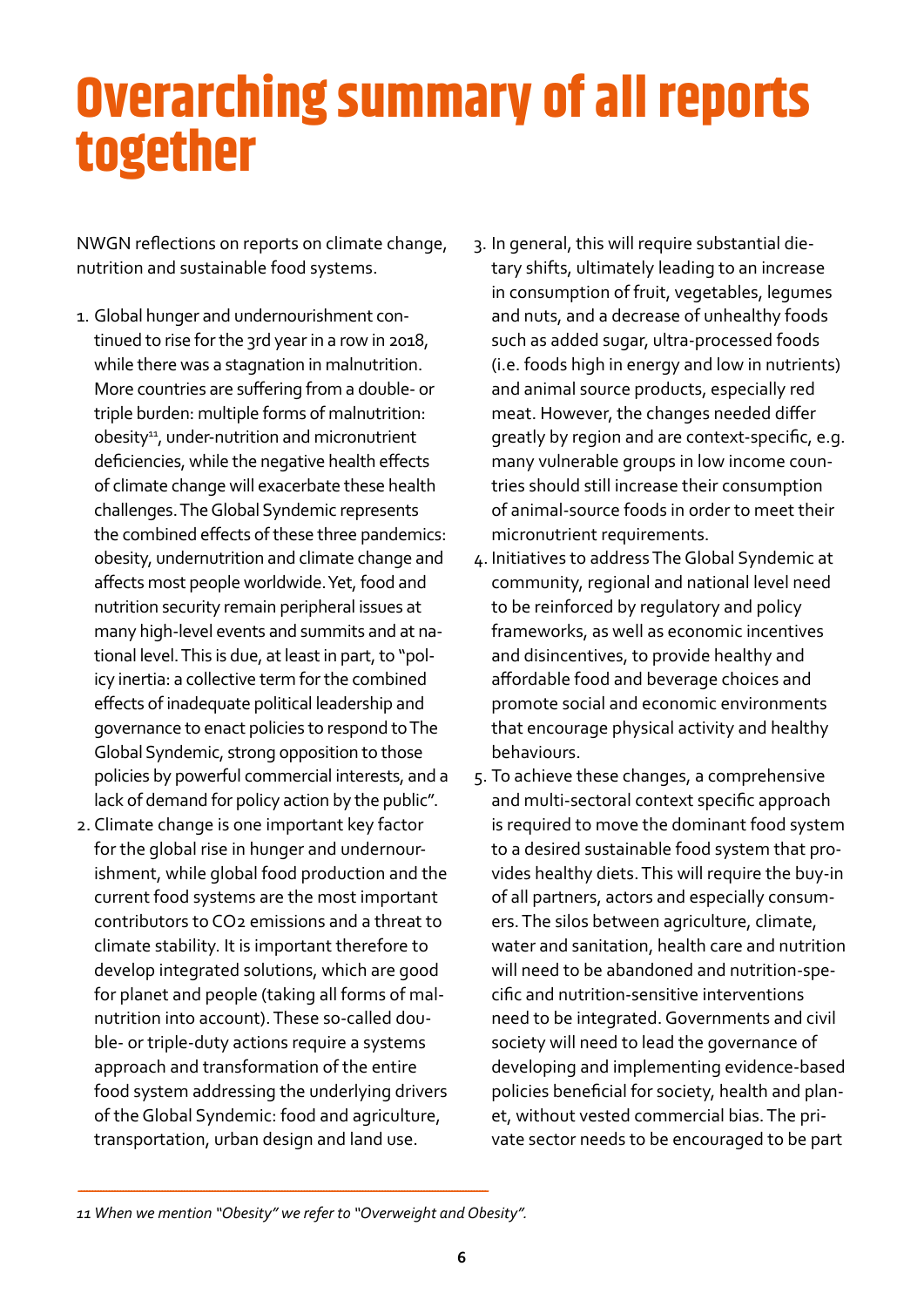of the solution by developing sustainable and health-promoting business models and shift business outcomes from a short-term profit focus only, to sustainable, profitable models that explicitly include benefits to consumers, society and the environment. Simultaneous rural and urban development to support "rural revitalization<sup>12"</sup> as proposed by IFPRI can be the "linchpin" to achieve positive change in food and nutrition security (FNS) and improve overall wellbeing.

- 6.Agricultural priorities need to shift from producing high quantities of food to producing high quantities of healthy and more diverse foods by sustainably intensifying production with reduced environmental impact. Alongside dietary shifts, agricultural and marine policies must be reoriented toward a variety of nutritious foods rather than aiming for increased volume of a few crops. Agricultural investments need to become nutrition-sensitive.
- 7. This is consistent with the biodiversity report9 which states "Feeding humanity and enhancing the conservation and sustainable use of nature are complementary and closely interdependent goals that can be advanced through sustainable agricultural, aquacultural and livestock systems, the safeguarding of native species, varieties, breeds and habitats, and ecological restoration."

*<sup>12</sup> Focusing on rural areas is one of the most practical ways to achieve the SDGs. A 'rurbanomics' approach focuses on strengthening the urban-rural linkages to transform and promote rural transformation.*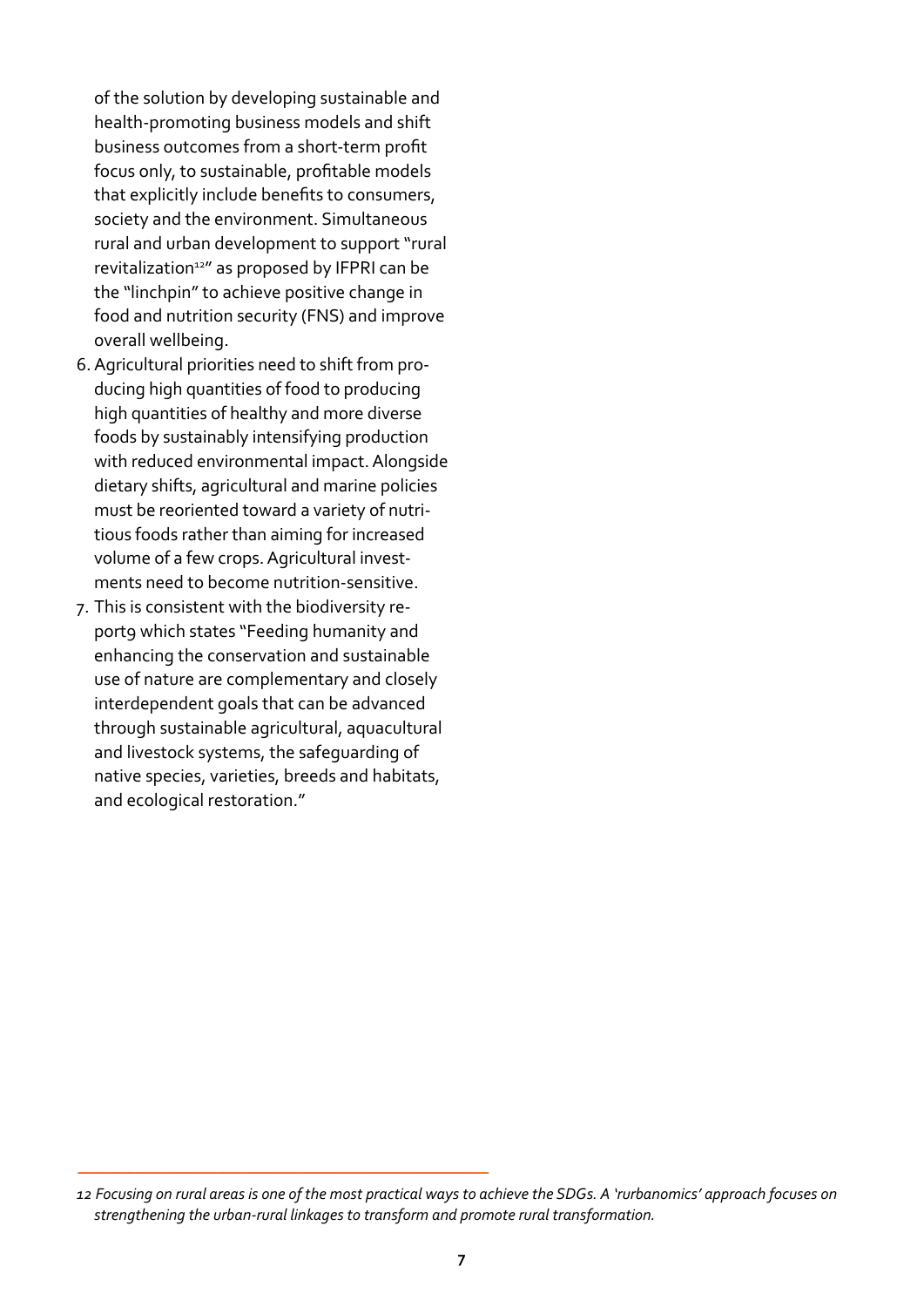# **Implications for Dutch FNS policy**

The complex interactions between climate change, food security and nutrition call for a holistic, integrated approach benefiting both planet and people.

#### General recommendations

In order to meet the goals on reducing hunger and malnutrition within environmental limits, the Dutch FNS policy should be an integral part of, and consistent with, Dutch (and European) food-, trade-, agriculture-, environment and other policies as an integrated approach to transform food systems towards healthy and sustainable diets<sup>13</sup>.

The Dutch FNS policy should promote more coherence and synergies between projects and programs, striving towards region- and context specific dietary shifts, taking into account the supply, demand and enabling environment of the food system.

Thereto collaboration between stakeholders and actors in the entire food system is necessary. The well-known "Dutch Diamond" approach, in which government, civil society, knowledge institutes and private sector work together, is a good and necessary approach but requires constructive and critical reflections to include consumer perspectives and needs and become more efficient, effective and create more value and impact on quality of diet and inclusive well-being without negative impact on climate and natural resources.

#### Specific recommendations

**Make agriculture more responsive to dietary diversity needs and sustainable (both biodiversity and climate-friendly)**

- Agriculture programs should respond to the dietary diversity needs and support access to and consumption of high-quality, diverse, safe, adequate and sustainable local diets.
- These programs should be designed carefully, taking the specific context into account, and use formative research to test if assumptions in the agricultural impact pathways are valid, and identify main constraints that limit households' and individual's access to healthy diets. It goes beyond the scope of this report to provide recommendations how this should be done, but there is ample guidance available (see e.g. FAO<sup>14</sup> and IFAD<sup>15</sup> guidance documents) and the NWGN is planning to compile an overview of available tools and methods separately.
- One of the contextual conditions to take into account is market access. Programs aiming at improving agricultural production diversity only impact household's dietary diversity for households with limited access to markets<sup>16</sup>. Households that have access to markets could benefit from a diversified supply in markets, (des-)incentives for the food industry, as well as adequate behavioural change interventions and women's empowerment.

*<sup>---------------------------------------------------------------------------------------------------------------------------------------------------</sup> 13 "Sustainable diets are those with low environmental impacts which contribute to food and nutrition security and to healthy life for present and future generations. Sustainable diets are protective and respectful of biodiversity and ecosystems, culturally acceptable, accessible, economically fair and affordable; nutritionally adequate, safe and healthy; while optimizing natural and human resources". Sustainable Diets and Biodiversity directions and solutions for policy, research and action, FAO, 2012*

*<sup>14</sup> FAO Toolkit on nutrition-sensitive agriculture and food systems, 2015 [http://www.fao.org/nutrition/policies-pro](http://www.fao.org/nutrition/policies-programmes/toolkit/en/)[grammes/toolkit/en/](http://www.fao.org/nutrition/policies-programmes/toolkit/en/)*

*<sup>15</sup> IFAD Nutrition-sensitive value chains A guide for project design, 2018 [https://www.ifad.org/en/web/knowledge/pub](https://www.ifad.org/en/web/knowledge/publication/asset/40805038)[lication/asset/40805038](https://www.ifad.org/en/web/knowledge/publication/asset/40805038)* 

*<sup>16</sup> Ruel, M.T., Nutrition-sensitive agriculture: What have we learned so far? Global Food Security (2018), <https://doi.org/10.1016/j.gfs.2018.01.002>*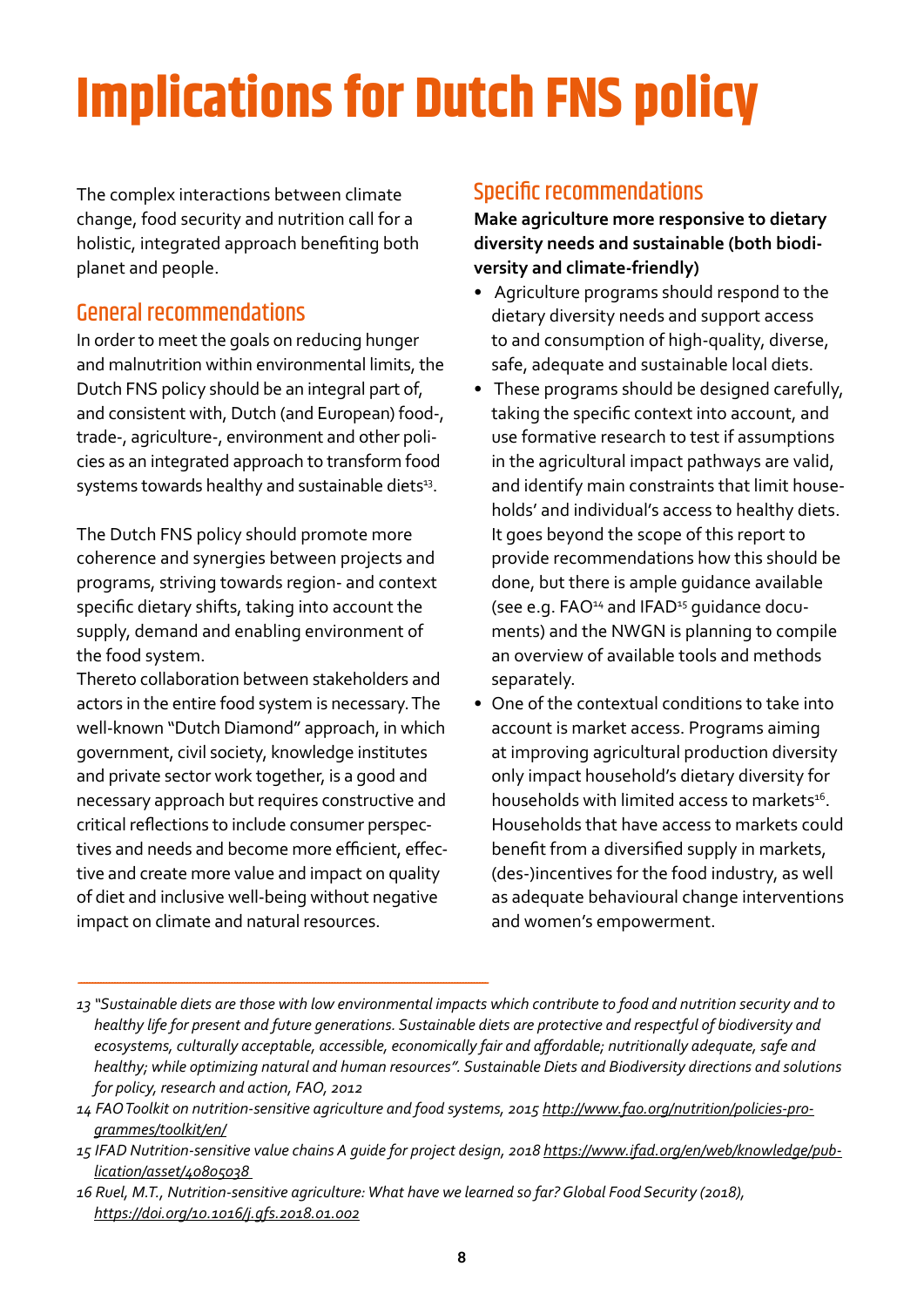- Initiatives to make agricultural programs sustainable and nutrition sensitive should be supported by capacity development, lobby and advocacy to local, regional and national policy makers to make the regulatory and policy frameworks conducive for such initiatives, and provide supportive infrastructure (roads, electricity, access to water). Simultaneous rural and urban development to support "rural revitalization" as proposed by IFPRI is a great example of such an integrated, synergistic and complementary approach.
- Support to sustainable nutritious value chains will require a shift in focus from large scale animal food value chains to plant-based food value chains. We recommend that NL focusses its investments on fruits, vegetables and pulses value chains and on integrated (plant and livestock) sustainable farming systems for smallholders based on circular principles.
- Include measurements of dietary shifts in assessments of agricultural programmes, rather than stunting and obesity outcomes.

### Develop triple duty integrated nutritionsensitive and nutrition-specific interven- tions

Integrated nutrition-sensitive<sup>17</sup> and nutritionspecific<sup>18</sup> interventions are most powerful to prevent malnutrition in all its forms. Nutrition sensitive interventions usually need to be supported with a behaviour change commu-

*---------------------------------------------------------------------------------------------------------------------------------------------------*

nication (BCC) component (which falls under "specific") to realise and enhance the impact on nutrition.

The 2015 Global Nutrition Report first used the term double-duty actions to describe programmes and policies that could potentially reduce the burden of both undernutrition and NCDs related to overweight, obesity, or diet<sup>19</sup>. Examples of double-duty actions provided in the Global Nutrition Report included actions to promote breastfeeding in workplaces, urban planning for healthy food outlets and discouraging outlets for unhealthy food, ready access to clean water, and universal health care. The 2017 Global Nutrition Report proposed that triple-duty actions could yield multiple benefits across the SDGs<sup>20</sup>. The Global Syndemic report gives examples of triple-duty actions as actions that on top of addressing obesity and undernutrition also address climate change thus supporting the design of integrated, systemic interventions. Examples given by the Global Syndemic report are listed in Table 1 and Figure 1 in the Appendices. We want to highlight two examples that we consider in particular relevant for the Dutch FNS context.

• Include "workplace nutrition" as mandatory aspect in Dutch funded agricultural value chains projects. Workplace nutrition should include breastfeeding policies (parental leave and support to mothers who want to continue

*<sup>17</sup> The Lancet coined the terminology nutrition sensitive and nutrition specific. Under nutrition sensitive belong the following interventions and approaches that indirectly impact nutrition: Agriculture and food security; Social safety nets; Early child development; Maternal mental health; Women's empowerment; Child protection; Classroom education; Water and sanitation; Health and family planning services (Maternal and Child Nutrition, Lancet Executive Summary 2013)*

*<sup>18</sup>Under nutrition specific belong the following more direct interventions and programmes: Adolescent health and preconception nutrition; Maternal dietary supplementation; Micronutrient supplementation or fortification; Breastfeeding and complementary feeding; Dietary supplementation for children; Dietary diversification; Feeding behaviours and stimulation; Treatment of severe acute malnutrition; Disease prevention and management; Nutrition interventions in emergencies. (Maternal and Child Nutrition, Lancet Executive Summary 2013)*

*<sup>19</sup>International Food Policy Research Institute. Global Nutrition Report 2015: Actions and Accountability to Advance Nutrition and Sustainable Development. Washington, DC: International Food Policy Research Institute, 2015. <https://globalnutritionreport.org/reports/2015-global-nutrition-report/>*

*<sup>20</sup> Development Initiatives, 2017. Global Nutrition Report 2017: Nourishing the SDGs. Bristol, UK: Development Initiatives. <https://globalnutritionreport.org/reports/2017-global-nutrition-report/>*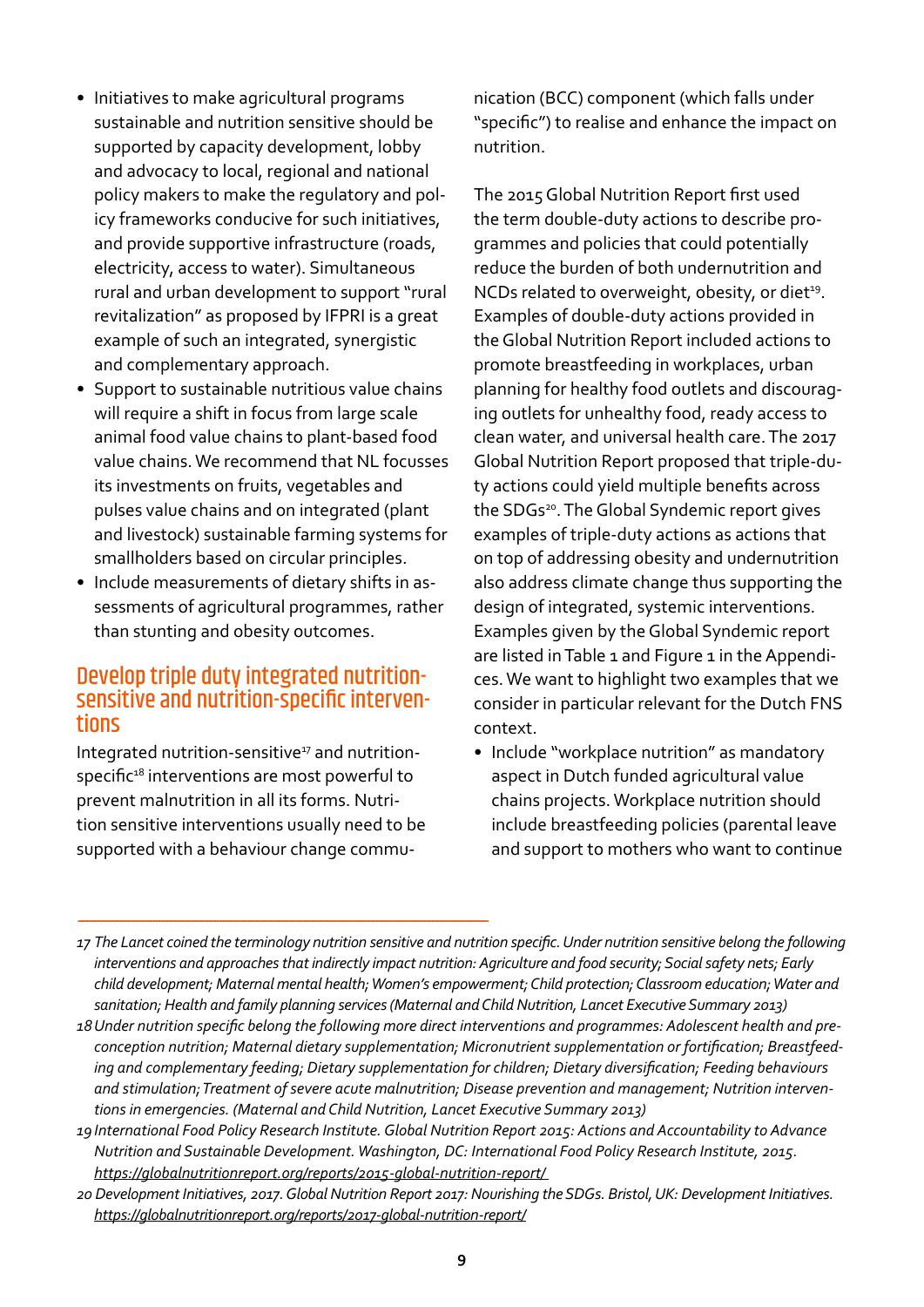breastfeeding or express milk on returning to work), but also access to and "easy choice" to adequate, high-nutrient dense, safe and sustainable foods in the workplace in particular for women of reproductive age and pregnant and lactating women. GAIN and UNICEF are working in the field of workplace nutrition and can provide guidance. These measures can address multiple forms of malnutrition and improve livelihoods of local producers and productivity at the workplace.

• Strengthening fruit and vegetable value chains to become more sustainable, resilient and nutrition sensitive. As mentioned above, these value chains should incorporate workplace nutrition. But the nutrition impact of investments in fruit and vegetable value chains goes beyond workplace nutrition. Applying (Dutch) technology and know-how to make fruits and vegetables value chains focused on local markets more productive, climate change resilient and enhance nutrient density (selecting nutrient dense varieties / preventing losses) in the chain can contribute to improved nutrition, livelihoods and climate change prevention.

#### Learn from the experience of the Dutch Diamond approach in FNS

The recent IOB evaluation1 provides 11 concrete recommendations. These recommendations are all valid and consistent with the conclusions and recommendations mentioned in the four reports. In addition, we recommend to:

- Ensure a better integration of the knowledge institutes in policy development and program design, for instance in the design of policy instruments such as the SDGP facility.<sup>21</sup>
- Put more emphasis on the role of Dutch embassies and NGOs to lobby and advocate for supportive regulatory and policy frameworks that protects society and environment from adverse impact of unsustainable private

sector growth. Dutch embassies and NGOs should galvanise action on healthy diets and stimulate that the lead taken by society (e.g. communities, cities and city networks) to improve food systems and food environments will be scaled up.

- Reflect on the experiences of a decade of working with the private sector, and take into account external knowledge about effective public private partnerships, to find answers to the questions raised in the reports:
	- How to ensure more support goes to family farms, smallholders and small and medium sized enterprises (SMEs) in Dutch Diamond interventions and other public-private-partnerships?
	- How to strengthen governance and corresponding capacity development to ensure that governments and civil society take control over developing and implementing evidence-based policies beneficial for health and planet, without vested commercial bias?
	- How to overcome conflict of interest without undermining benefits to health and planet?
	- How to encourage the private sector to be part of the solution and leverage the partnership with other diamond actors to developing sustainable and health-promoting business models and shift business outcomes from a short-term profit focus only, to sustainable, profitable models that explicitly include benefits to society and the environment, reaching the most vulnerable groups in particular?
	- How to increase accountability of all partners in the Diamond to deliver on their commitments and achieve triple duty outcomes? What are the optimal principles of engagements in PPPs?
- Share these insights, experience and lessons learned with the international community.

*<sup>21</sup><https://english.rvo.nl/subsidies-programmes/sdg-partnership-facility-sdgp>*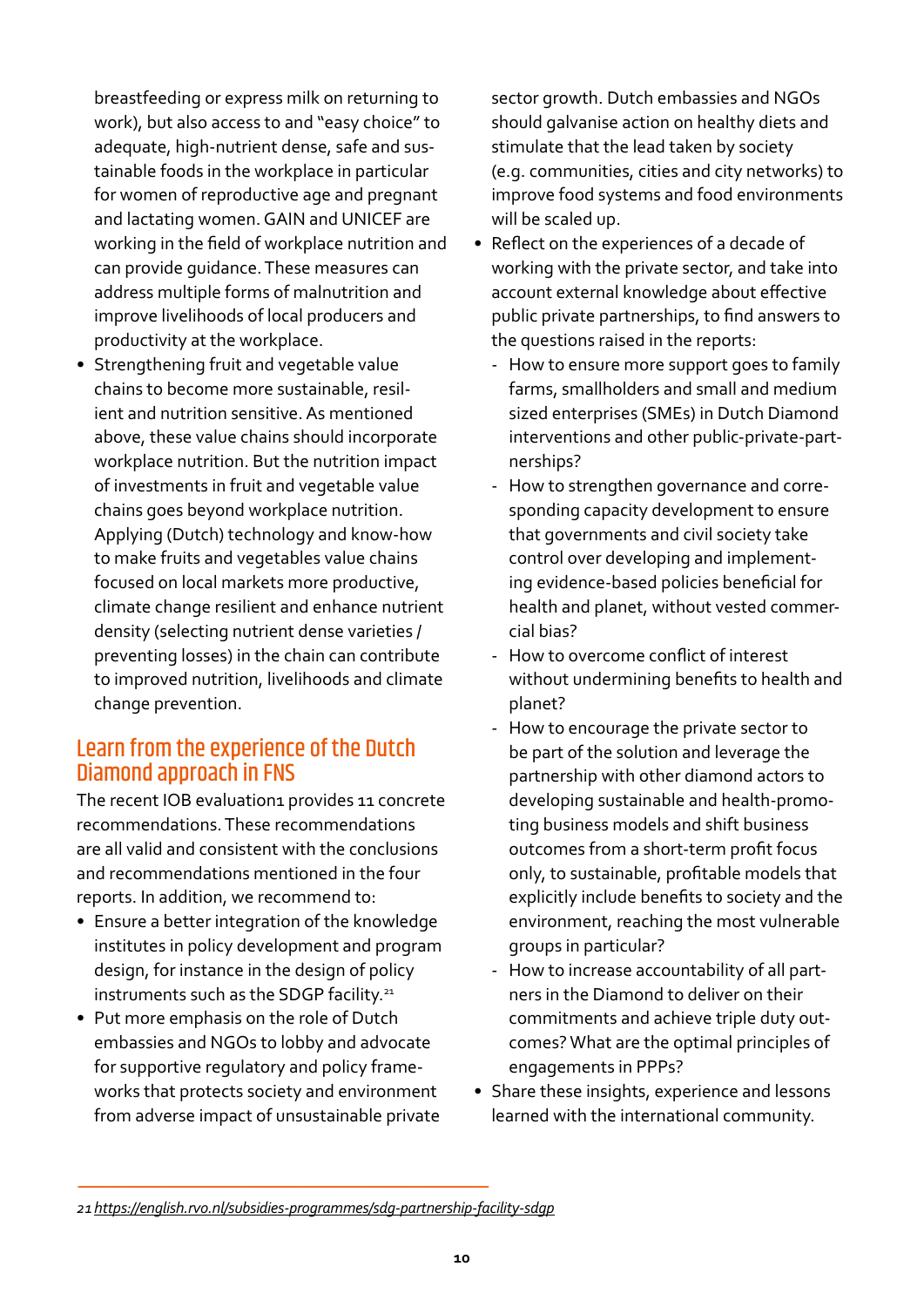## Appendix **Summary for each report**

### Global Nutrition Report 20182

- In light of the complicated nature of malnutrition, Japan calls for a comprehensive and multi-sectoral approach to improving nutrition in developing countries, focusing specifically on agriculture and food systems.
- The global community and national stakeholders have never been better placed to deliver results, with more governance, policies, actions, plans and targets. Advances in data are enabling us to progress our understanding of the nature of the burden of malnutrition in all its forms and its causes – and therefore guide and inspire action and improve our ability to track progress. Progress to date is simply not good enough but we have an unprecedented opportunity to get back on track.
- Five critical steps
	- 1. Break down silos and develop comprehensive programmes
	- 2. Prioritise and invest in the data needed and capacity to use it
	- 3. Scale up and diversify financing for nutrition
	- 4. Focus on healthy diets to drive better nutrition everywhere
	- 5. Improve the targets and commitments to end malnutrition in all its forms, make them SMART

#### Food in the Anthropocene: the EAT– Lancet Commission on healthy diets from sustainable food systems $3$

Accelerating the transformation of food systems in order to achieve the Paris Agreement climate goals and the SDGs:

• There is substantial scientific evidence that links diets with human health, and environmental sustainability. This report is the first attempt to set universal scientific targets for the food systems that apply to all people and the planet.

- Global food production currently threatens climate stability and ecosystem resilience. It constitutes the single largest driver of environmental degradation and transgression of planetary boundaries.
- Overall, a transformation to healthy diets by 2050 will require substantial dietary shifts including a more than doubling in the consumption of healthy foods (fruits, vegetables, legumes and nuts) and a greater than 50% reduction in global consumption of less healthy foods such as added sugar and red meats. A diet rich in plant-based foods and with fewer animal source foods confers both improved health and environmental benefits. However, the changes needed differ greatly by region.
- Five strategies are recommended:
	- 1. Seek international and national commitment to shift towards healthy diets. (This will require bringing in equity and context-specific into the discussion. The reductions in red meat consumption, for instance, will need to come primarily from Europe and Northern America, whereas many vulnerable groups in low income countries still need to increase their meat consumption to meet some of their critical micronutrient needs.)
	- 2. Reorient agricultural priorities from producing high quantities of food to producing healthy food. (Here again, context is important, in some contexts increasing food production should still be a target as well in addition to producing healthy food.)
	- 3. Sustainably intensify food production to increase high-quality output.
	- 4. Strong and coordinated governance of land and oceans.
	- 5. At least halve food losses and waste, in line with UN Sustainable Development Goals.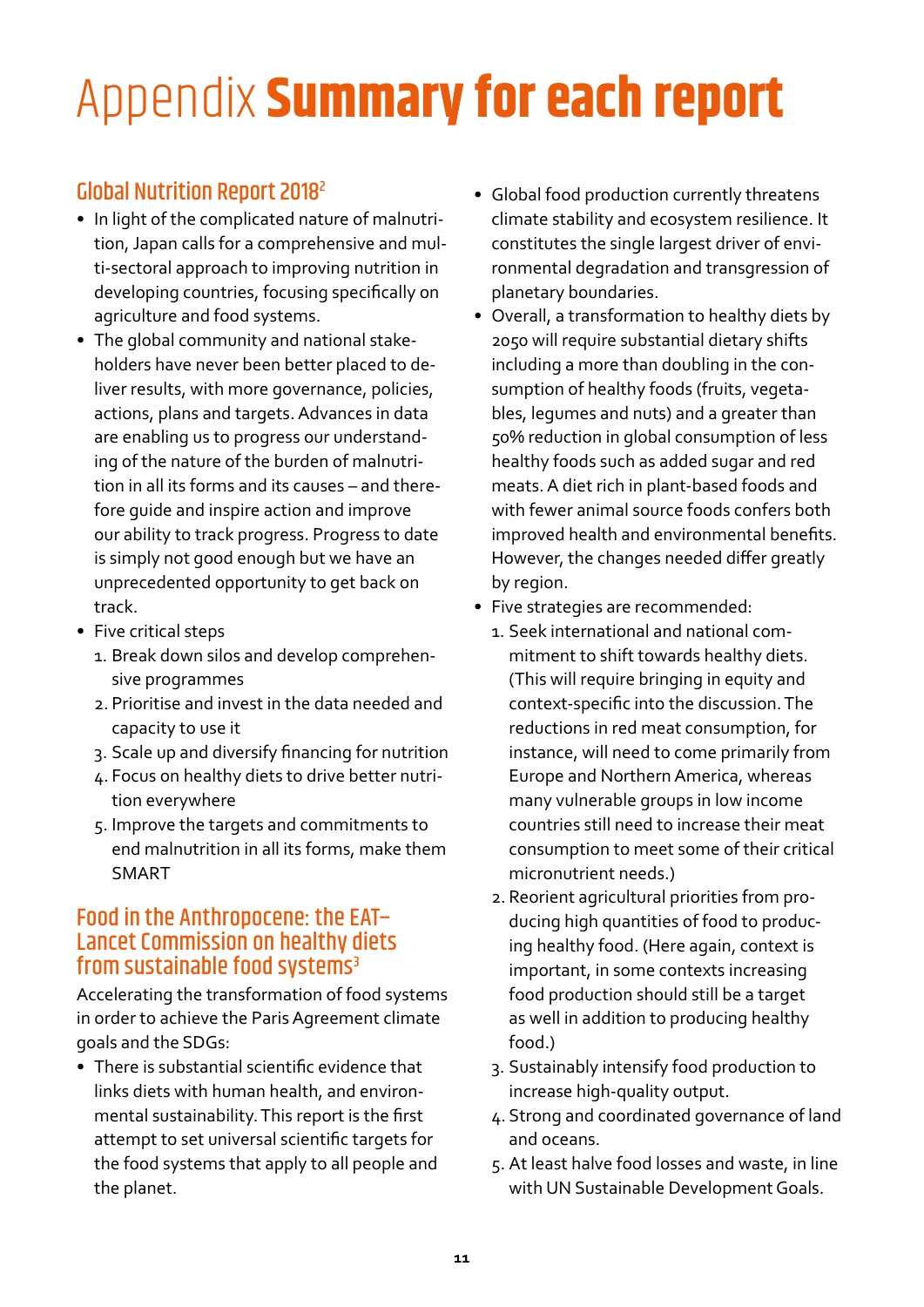#### The Global Syndemic of Obesity, Undernutrition, and Climate Change: The Lancet Commission report<sup>4</sup>

- The "Global Syndemic" represents the combined effects of the three pandemics: obesity, undernutrition ("malnutrition in all its forms") and climate change. It affects most people worldwide.
- A system perspective is required to address the syndemic drivers underlying the Global Syndemic within the context of achieving the Sustainable Development Goal, in particular human health and wellbeing, planetary health, social equity and economic prosperity. The major systems drivers are food and agriculture, transportation, urban design and land use.
- It is important to realise that human behaviour does not exist in isolation. The three parts of the human-environment interaction are important. 1) individual agency, characterized by three expressions: decision-making (ability to influence, make and act on decisions), leadership (women's ability to lead and inspire social change) and collective action (women and girls gain solidarity to take action to advance their interests together); 2) the influence of the environment on individual behaviour; and 3) the influence the individual has to change the environment. The obesity syndemic will need carefully looking into each of those three parts of human-environment interaction and how this can be optimised to eventually contribute to a healthy planet and healthy people.
- Double-duty or triple-duty actions, which simultaneously act on two or all three of the pandemics, need to be worked on collaboratively.
- National, international and local governance needs to be strengthened in order to define and implement evidence-based policy actions and mobilise action and pressure to address the Global Syndemic.
- The influence of the private sector needs to be controlled when it comes to public policy development, however, the private sector should be part of the solution and should

create sustainable and health promoting business models to shift business outcomes from a short-term profit only focus to sustainable, profitable models that include benefits to society and the environment.

#### The 2019 Global food policy report<sup>5</sup>

- In 2018, rates of hunger increased: global undernourishment continued to rise for the 3rd year in a row.
- Conflict and climate change are key factors holding back countries in achieving the SDGs. There has been little action on climate change, and protracted crises that pose grave risks to food and nutrition security.
- Yet food and nutrition security remained peripheral issues in many high-level events and meetings.
- There is a continued shift on the part of the international community toward (the need of) transforming the whole food system.
- There should be a renewed focus on rural areas: as they are most disadvantaged and are critical to ensure a continued urban food supply. Focusing on rural areas is one of the most practical ways to achieve the SDGs. A 'rurbanomics' approach focuses on strengthening the urban-rural linkages to transform and promote rural transformation.
- Recommended interventions on such "rural revitalization" include: ensuring agrifood systems to benefit rural areas, ensure an attractive policy environment for the private sector and blended public-private investments in rural development. Ensure gender equality and women empowerment.
- Modeling estimates using the IMPACT model (International Model for Policy Analysis of Agricultural Commodities and Trade) model the projections for agricultural produce and hunger with and without climate change. These calculations suggest that climate change will lead to an estimated additional 76,8 million people at risk of being hungry in 2050 (405,8 mln without climate change; 482.6 mln with climate change).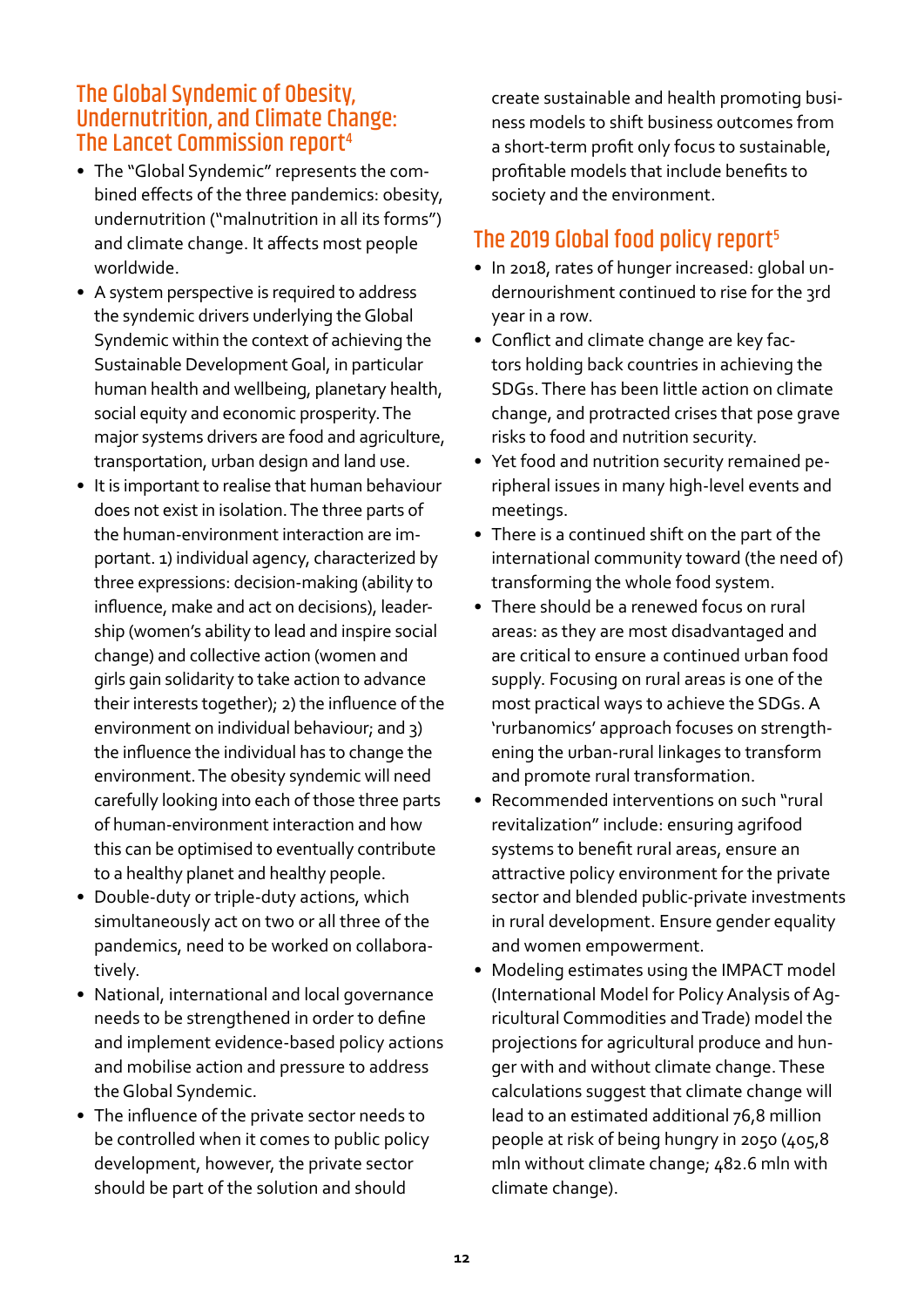### Appendix **Potential double- and triple duty actions**

#### Programmes/ policy interventions

|  | Potential Activities and Partners |  |  |  |  |  |  |  |  |
|--|-----------------------------------|--|--|--|--|--|--|--|--|
|  |                                   |  |  |  |  |  |  |  |  |

| taxes, taxes on sugar-sweetened     | Ministry of Finance;      |
|-------------------------------------|---------------------------|
| (e.g. Mexico, UK), high-fat/        | Ministry of Commerce/     |
| ls, meats, (the short-lived "fat-   | Industry; civil society   |
| ala state in India; turkey tails in | organisations, regulatory |
| tty meats in Poland), etc. These    | bodies, Ministry of       |
| ay also include intermediate        | Health; food industry     |

### Double/triple duty action

| Fiscal policies such as<br>taxation on unhealthy<br>foods and beverages | Junk-food taxes, taxes on sugar-sweetened<br>beverages (e.g. Mexico, UK), high-fat/<br>sugar foods, meats, (the short-lived "fat-<br>tax" in Kerala state in India; turkey tails in<br>Samoa; fatty meats in Poland), etc. These<br>actions may also include intermediate<br>steps such as passing of relevant<br>regulations/legislation and establishing/<br>strengthening capacities of regulatory<br>bodies | Ministry of Finance;<br>Ministry of Commerce/<br>Industry; civil society<br>organisations; regulatory<br>bodies, Ministry of<br>Health; food industry<br>federations, etc. | Taxes on sugar-sweetened beverages is a<br>potential triple-duty action that will likely<br>impact both undernutrition (by eliminating<br>empty calories from diets) as well as<br>addressing obesity. Taxation on meats/<br>meaty foods may reduce consumption<br>of unhealthy meat based foods thereby<br>reducing obesity as well as reduced<br>methane production by cattle. |
|-------------------------------------------------------------------------|-----------------------------------------------------------------------------------------------------------------------------------------------------------------------------------------------------------------------------------------------------------------------------------------------------------------------------------------------------------------------------------------------------------------|----------------------------------------------------------------------------------------------------------------------------------------------------------------------------|----------------------------------------------------------------------------------------------------------------------------------------------------------------------------------------------------------------------------------------------------------------------------------------------------------------------------------------------------------------------------------|
| <b>Active Transport/built</b><br>environment                            | Urban redesign to promote walking/<br>cycling (such as in The Netherlands;<br>Poland); disincentivise driving with tariffs,<br>improved public transport and subsidies<br>for use of public transport (such as those<br>offered by some of the corporate sector in<br>the US)                                                                                                                                   | Ministry of transport,<br>Ministry of Urban/city<br>planning; corporate<br>business houses.                                                                                | Potential double-duty actions by reducing<br>obesity and GHG emissions by increasing<br>physical activity and public transport.                                                                                                                                                                                                                                                  |
| Subsidies for<br>production of fruits<br>and vegetables                 | Fiscal subsidies to producers for<br>production of fruits/vegetables. Ministry of<br>Agriculture; Ministry of Finance. Grocery<br>Manufacturers a                                                                                                                                                                                                                                                               | Ministry of Agriculture;<br>Ministry of Finance.<br><b>Grocery Manufacturers</b><br>associations.<br>Ministry of Health,                                                   | Subsidies are potentially triple-duty actions,<br>with the ability to improve undernutrition,<br>and reduce obesity and GHG produced from<br>alternative foods such as meats.                                                                                                                                                                                                    |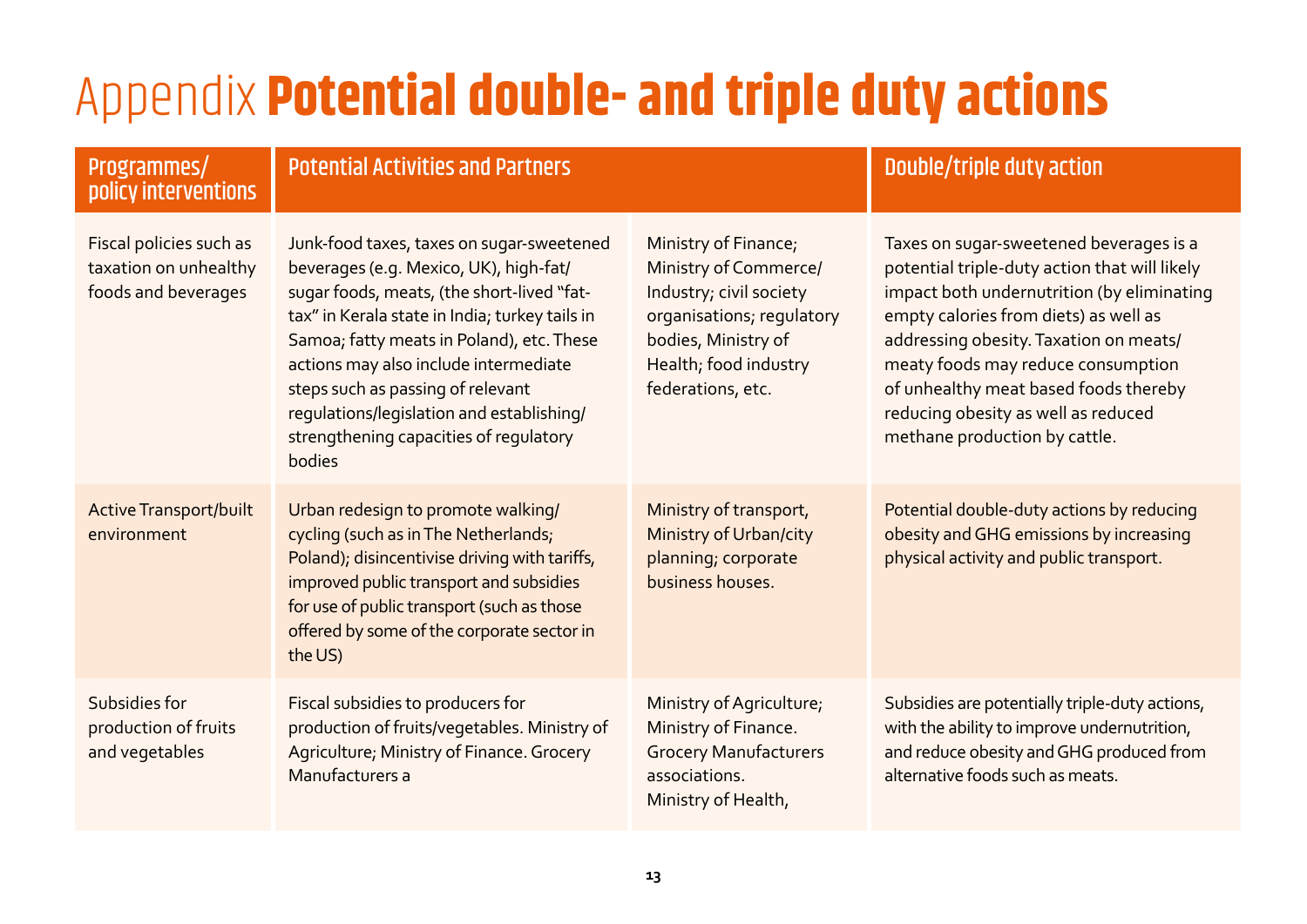| Nutrition labelling of<br>foods      | Food labels on all unhealthy processed<br>foods (e.g in Chile; South Africa); or colour-<br>coded labels for high/medium/low sugar<br>beverages (such as in Sri Lanka) or labels<br>for nutrient contents of all processed foods<br>or all foods served in restaurants                               | Ministry of Finance;<br><b>Grocery Manufacturers</b><br>Associations, restaurant<br>associations.                                                                                                  | Potential triple-duty action, with opportunity<br>to improve undernutrition (by encouraging<br>consumption of healthier foods), reduce obesity<br>(by discouraging high fat/high sugar/other<br>unhealthy foods), and reduce GHG production<br>linked to production of high-fat meats.    |
|--------------------------------------|------------------------------------------------------------------------------------------------------------------------------------------------------------------------------------------------------------------------------------------------------------------------------------------------------|----------------------------------------------------------------------------------------------------------------------------------------------------------------------------------------------------|-------------------------------------------------------------------------------------------------------------------------------------------------------------------------------------------------------------------------------------------------------------------------------------------|
| Media restrictions                   | Media restrictions on advertisement of<br>unhealthy food products akin to tobacco<br>advertisements restrictions                                                                                                                                                                                     | Ministry of Health, National<br>Health promotion Agency,<br>Ministry of Commerce/<br>Industry, National TV/Radio<br>associations, consumer<br>associations; regulatory<br>bodies to monitor media. | Potential double-duty action to reduce<br>undernutrition and overweight, especially if<br>media restrictions are on the targeting young<br>children;                                                                                                                                      |
| <b>Public awareness</b><br>campaigns | Population-based health promotion and<br>mass media campaigns on diets (such as<br>in Mexico, South Africa, Poland), physical<br>activity and use of bicycles or public<br>transport.                                                                                                                | <b>Ministry of Sports; Ministry</b><br>of Urban/city planning,<br>Ministry of Health, TV/<br>Radio associations                                                                                    | Potential triple-duty action to reduce under-<br>nutrition: promoting a diet of healthy foods<br>and the restriction of empty calories found in<br>junk food can help reduce overweight/obesity<br>as well. Physical or public transport can reduce<br>GHG emissions by reducing car use. |
| School-based<br>interventions        | Nutrition education, growth monitoring<br>and screening children (such as in Poland),<br>promoting physical activity and use of<br>active transport options; banning sale of<br>sugary drinks/junk foods in schools (such<br>as in Mexico, Chile, Poland, South Africa,<br>Thailand, Sri Lanka, USA) | Ministry of Education;<br>Ministry of Health                                                                                                                                                       | Potential triple-duty actions by reducing both<br>undernutrition and overweight, and reducing<br>GHG emissions by encouraging active<br>transport options.                                                                                                                                |

*Table 1 Potential activities, partners and double- or triple-duty actions according to program or policy interventions. Source: Global Syndemic report3 , appendix 4.*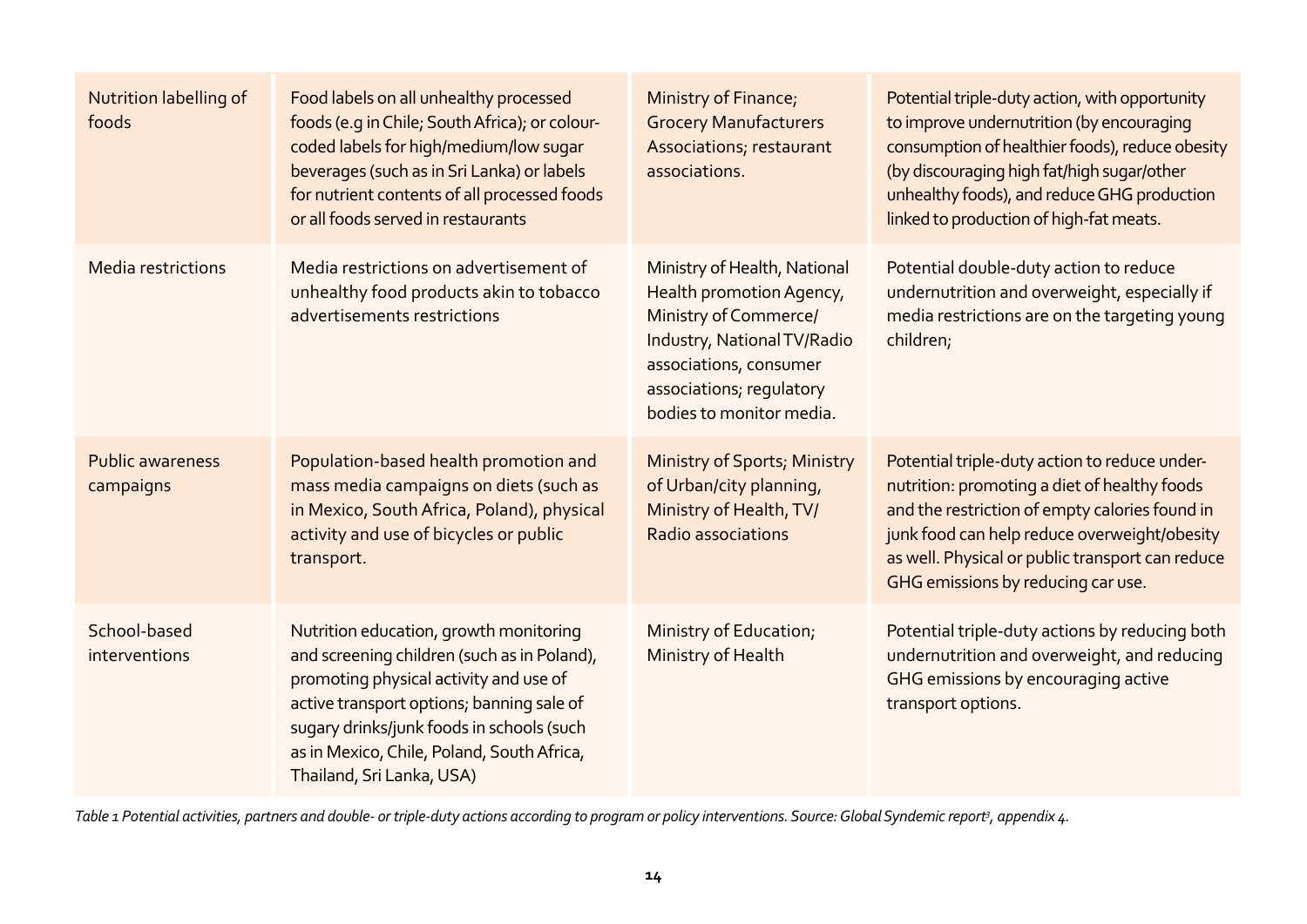

*Figure 1 Examples of triple-duty actions. Source: Global Syndemic report3 , Policy Brief.*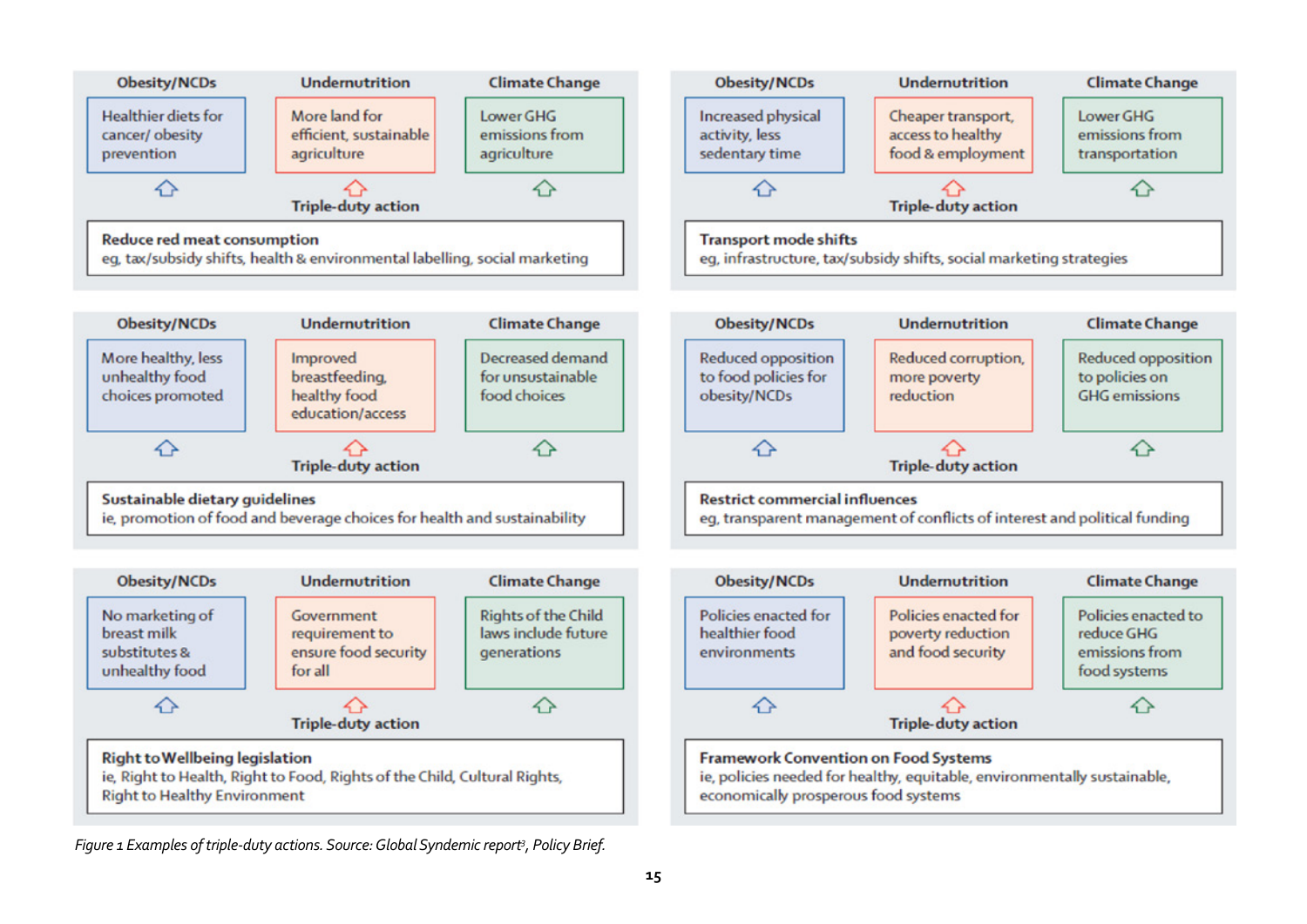### Appendix **Recommendations overview**

The following matrix has its limitations as the five reviewed reports have different foci or use different 'levels' of recommendations. For instance, IOB recommends more attention to gender and intra household distribution. In EAT Lancet we may not find the latter recommendations, because its focus is on what can be consumed and produced within planetary health limits, not on how to implement it. Recommendations in the Global Syndemic report, on the other hand, are at a different level: after an analysis of current policy inertia, the focus lies with systemic change at governance (policy/institutional) level and including accountability systems. The table reflects what was present in the recommendations of the four reports (for EAT-Lancet summary report- and for the Syndemic report the Synopsis was screened) and in the last column is marked if the same was also recommended in the IOB Food for Thought report: • V

- + (means implicit or present in the document but not articulated as a recommendation)
- - (not part of the recommendations)

| <b>Recommendations</b><br>by report:                              | <b>EAT-Lancet</b>                                                                                                             | <b>GNR 2018</b>                                                         | <b>IFPRI Global Food</b><br><b>Policy</b> | <b>Global Syndemic</b> | <b>IOB Food for</b><br><b>Thought</b> |
|-------------------------------------------------------------------|-------------------------------------------------------------------------------------------------------------------------------|-------------------------------------------------------------------------|-------------------------------------------|------------------------|---------------------------------------|
| <b>Diet</b>                                                       |                                                                                                                               |                                                                         |                                           |                        |                                       |
| Quantified dietary<br>recommendations<br>(foods and/or nutrients) | $\vee$<br>(Scientific targets for a<br>planetary health diet,<br>with possible ranges,<br>for an intake of 2500<br>kcal/dayi) | V<br>(Box 4.1 A healthy diet)<br>(Dietary risks exposure<br>definition) |                                           |                        |                                       |
| Meat consumption:<br>moderation                                   | V                                                                                                                             | V                                                                       |                                           | V                      |                                       |
| Fish consumption:<br>moderation                                   | V                                                                                                                             |                                                                         |                                           |                        |                                       |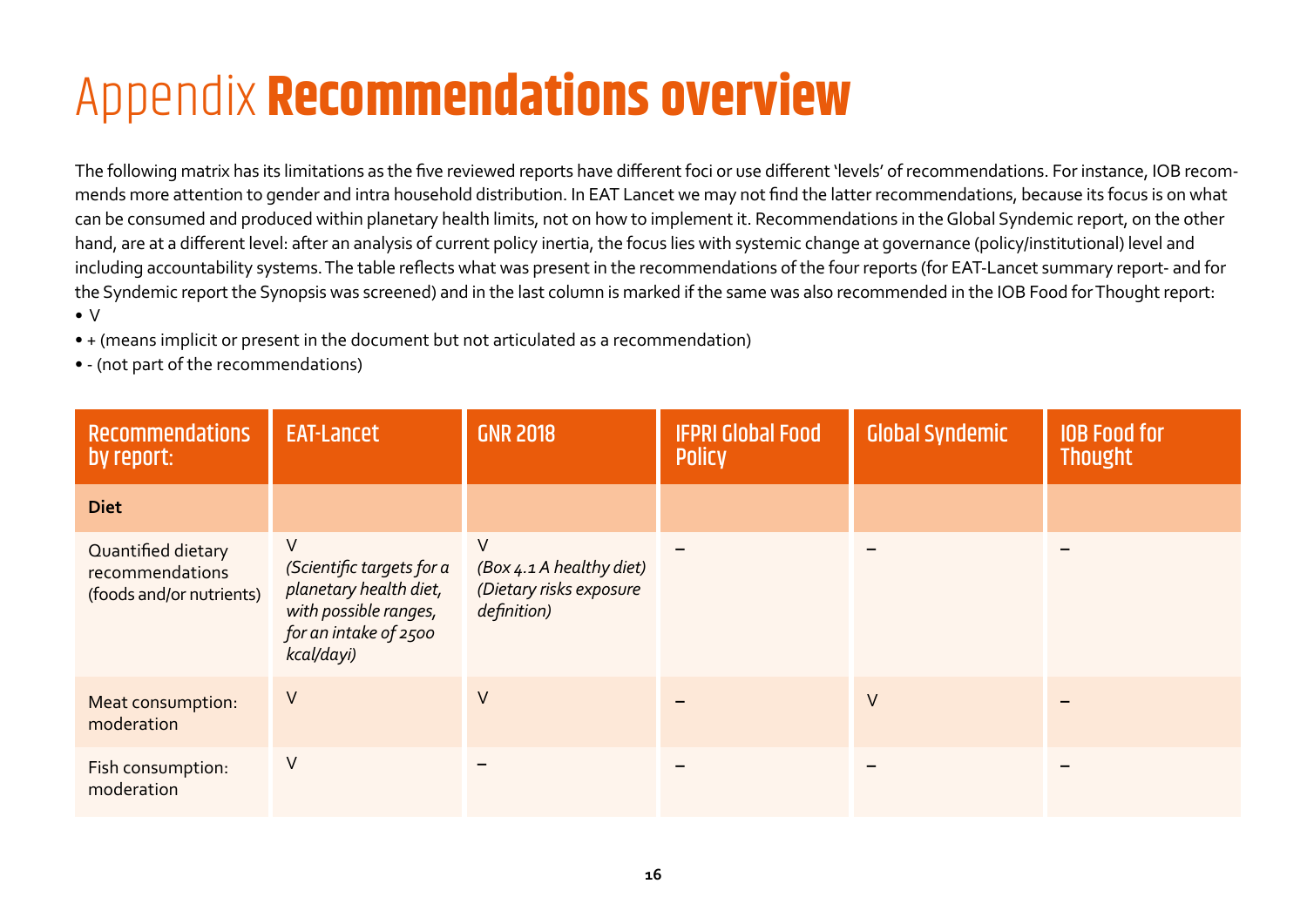| <b>Recommendations</b><br>by report:               | <b>EAT-Lancet</b>                                                                             | <b>GNR 2018</b>                          | <b>IFPRI Global Food</b><br><b>Policy</b> | <b>Global Syndemic</b>                     | <b>IOB Food for</b><br><b>Thought</b> |
|----------------------------------------------------|-----------------------------------------------------------------------------------------------|------------------------------------------|-------------------------------------------|--------------------------------------------|---------------------------------------|
| Animal source<br>food consumption:<br>moderation   | $\vee$<br>(careful consideration<br>of animal product<br>consumption depending<br>on context) | $\vee$<br>(especially processed<br>meat) |                                           | $\vee$                                     |                                       |
| <b>Attention for</b><br>micronutrients             | $\vee$                                                                                        | $\vee$                                   |                                           | $\vee$                                     |                                       |
| "depends on local<br>context"                      | $\vee$                                                                                        |                                          |                                           | $\vee$<br>(socio-cultural context<br>p827) | $\vee$                                |
| Climate                                            |                                                                                               |                                          |                                           |                                            |                                       |
| Climate change<br>adaptation and<br>mitigation     | $\vee$                                                                                        |                                          | $\vee$                                    | $\vee$                                     | $\vee$<br>("resilience")              |
| Climate change<br>reduction through<br>agriculture | $\vee$<br>(becoming a net sink<br>of carbon)                                                  |                                          |                                           | $\vee$                                     |                                       |
| <b>Agriculture</b>                                 |                                                                                               |                                          |                                           |                                            |                                       |
| Sustainable<br>intensification <sup>ii</sup>       | $\vee$                                                                                        |                                          |                                           |                                            |                                       |
| Stop expansion of<br>agricultural land             | $\vee$                                                                                        |                                          |                                           |                                            |                                       |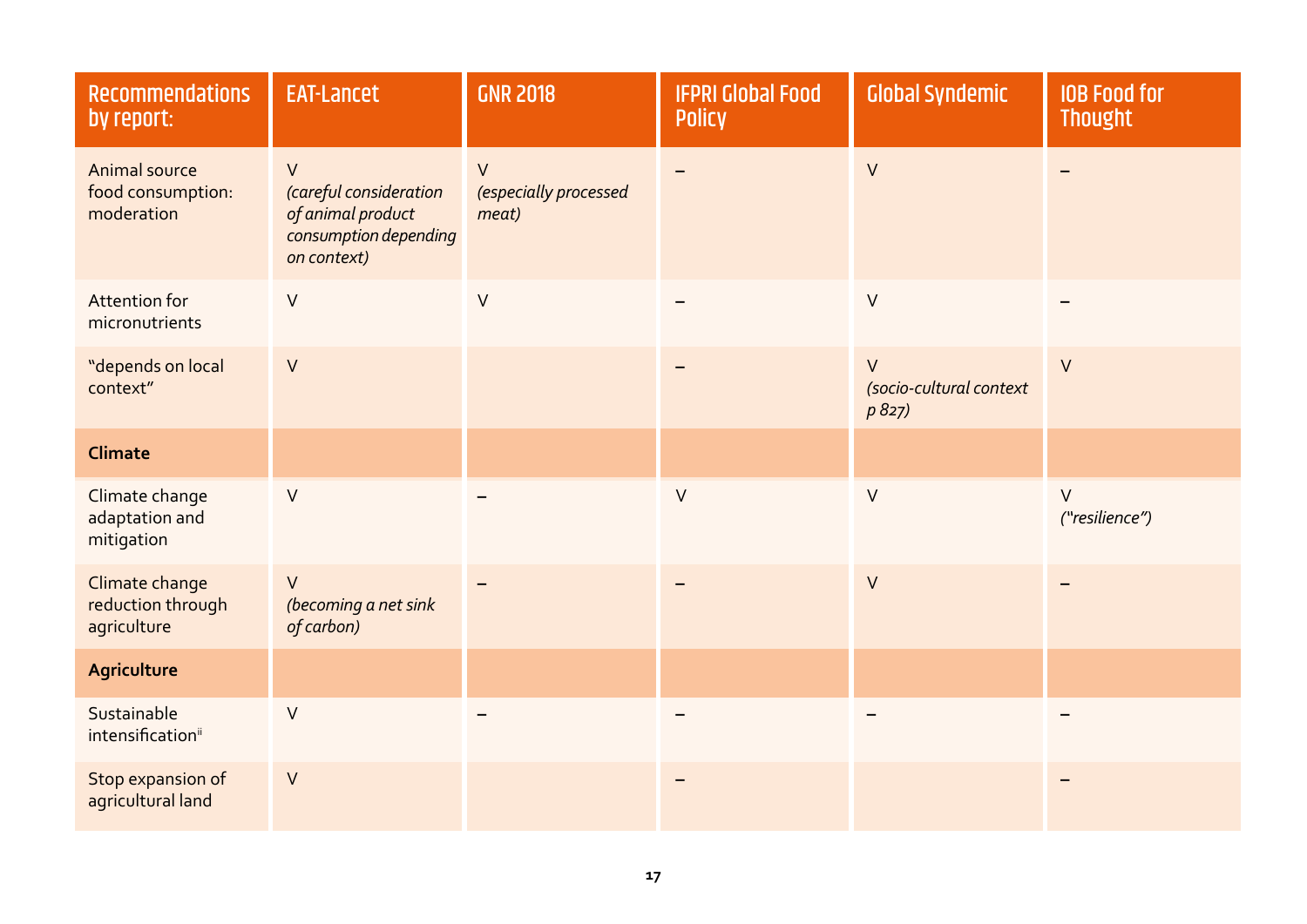| <b>Recommendations</b><br>by report:                        | <b>EAT-Lancet</b>                                                                 | <b>GNR 2018</b>                                                                | <b>IFPRI Global Food</b><br><b>Policy</b>                                           | <b>Global Syndemic</b>            | <b>IOB Food for</b><br><b>Thought</b>                                                                                                                                                                                                  |
|-------------------------------------------------------------|-----------------------------------------------------------------------------------|--------------------------------------------------------------------------------|-------------------------------------------------------------------------------------|-----------------------------------|----------------------------------------------------------------------------------------------------------------------------------------------------------------------------------------------------------------------------------------|
| Nutrition-sensitive<br>agriculture                          |                                                                                   |                                                                                |                                                                                     |                                   | $\vee$                                                                                                                                                                                                                                 |
| From quantity to<br>quality of produce<br>(kg to nutrients) | $\vee$<br>(sustainably intensify<br>food prod to increase<br>high quality output) |                                                                                |                                                                                     |                                   |                                                                                                                                                                                                                                        |
| <b>Biodiversity</b>                                         | $\vee$                                                                            |                                                                                | $\vee$                                                                              | $\vee$                            |                                                                                                                                                                                                                                        |
| <b>Holistic - food</b><br>system - system<br>approach       | $\vee$                                                                            | V<br>(break the silos)                                                         | $V$ (e.g. $p.21$ )<br>(Provides a "lynchpin"<br>towards sustainable<br>food system) | V<br>(Join up the silos)          | $\vee$<br>(Improving coherence<br>and synergy between<br>actionsiii)                                                                                                                                                                   |
| Integrated in/<br>operationalised in<br>value chains        |                                                                                   | (only in IFAD and EU<br>approach)                                              | $V^{iv}$                                                                            | $\vee$                            | $\vee$<br>(seeking solutions for<br>long-term challenges<br>to sustainability:<br>production efficiency,<br>inclusiveness, climate<br>resilience, sustainability,<br>nutrition and health,<br>and a conducive<br>business environment) |
| Double and triple<br>duty actions                           |                                                                                   | 土<br>(in GNR 2017 but not in<br>2018 although implied<br>in holistic approach) |                                                                                     | $\vee$<br>(On 2 or all pandemics) |                                                                                                                                                                                                                                        |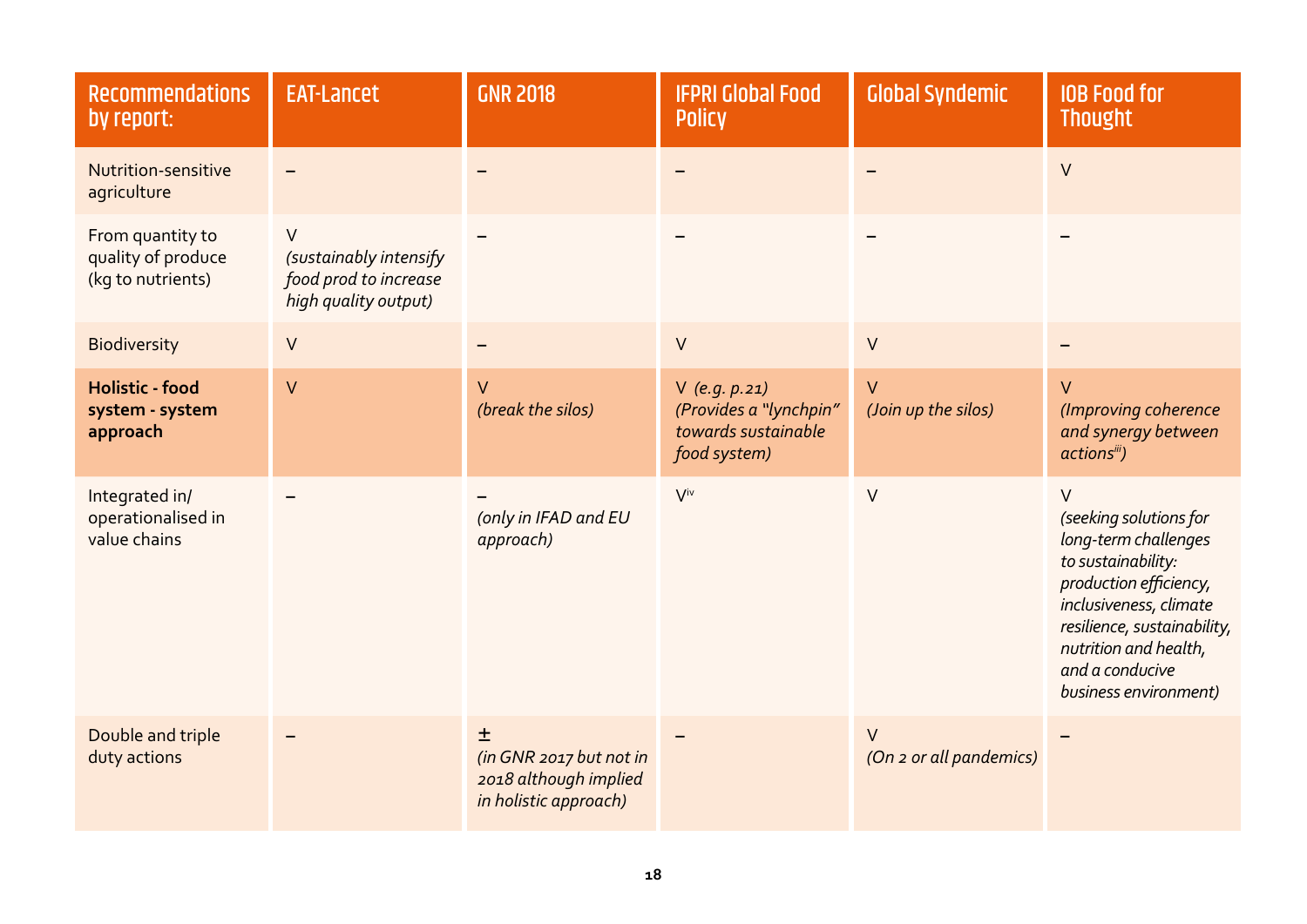| <b>Recommendations</b><br>by report:  | <b>EAT-Lancet</b>              | <b>GNR 2018</b>                     | <b>IFPRI Global Food</b><br><b>Policy</b> | <b>Global Syndemic</b>                                           | <b>IOB Food for</b><br><b>Thought</b> |
|---------------------------------------|--------------------------------|-------------------------------------|-------------------------------------------|------------------------------------------------------------------|---------------------------------------|
| Reduce food loss &<br>waste           | $\vee$<br>(at least half)      |                                     | $\vee$<br>(e.g. p. 20)                    | 土<br>(In analysis, not in<br>recommendations)                    |                                       |
| <b>Educating consumers</b>            | V'<br>(food waste)             |                                     |                                           |                                                                  | $\vee$<br>(healthy choices)           |
| Food environment                      |                                | $\vee$<br>(p. 67)                   |                                           | V <sup>vi</sup><br>(Obesogenic environ-<br>ment (as cause))      |                                       |
| (Key) focus on<br>governance          | V<br>(Strategy 4)              | (in spotlights and<br>earlier GNRs) | $\vee$<br>(key!)                          | $\vee$<br>(Calls for Framework<br>Convention on Food<br>Systems) |                                       |
| <b>PPPs</b>                           |                                | Only in spotlights                  | $\vee$                                    | 土<br>("new business<br>models" see recvii)                       | $\vee$<br>but                         |
| Transparency and<br>accountability    | (only seafood<br>transparency) | $\vee$                              | $\vee$                                    | $V^{ix}$                                                         | $\Box^0$                              |
| <b>Gender or Women</b><br>Empowerment |                                | (Spotlight 5.6)                     | $\vee$<br>(WE /gender lens)               | $V^{xxi}$                                                        | $\vee$                                |
| Reducing population<br>growth         | (mentioned as<br>challenge)    |                                     |                                           | (mentioned as driver)                                            |                                       |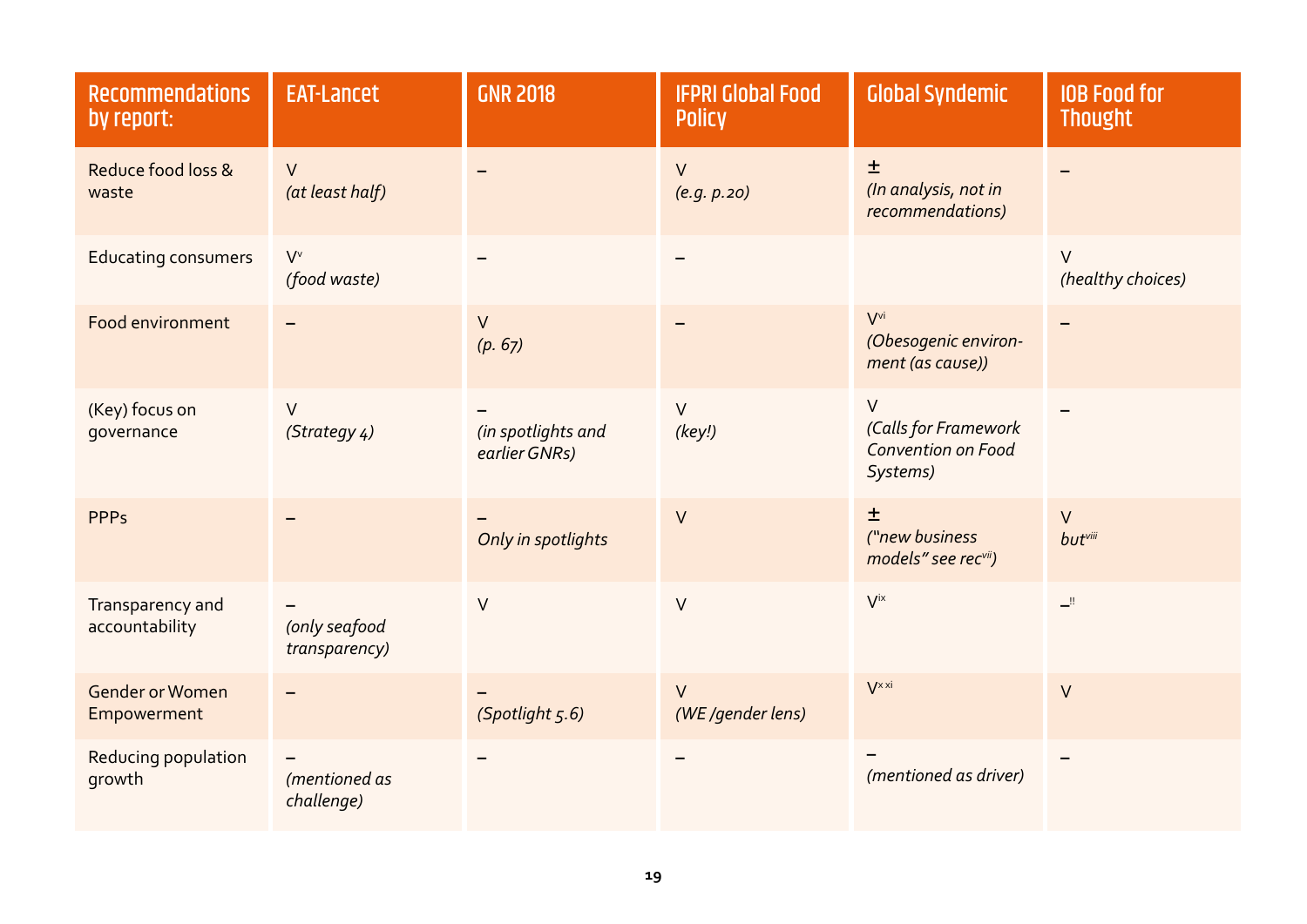| <b>Recommendations</b><br>by report:                                                     | <b>EAT-Lancet</b> | <b>GNR 2018</b>                                                                 | <b>IFPRI Global Food</b><br><b>Policy</b>                  | <b>Global Syndemic</b>                                                                        | <b>IOB Food for</b><br><b>Thought</b>                                                                                       |
|------------------------------------------------------------------------------------------|-------------------|---------------------------------------------------------------------------------|------------------------------------------------------------|-----------------------------------------------------------------------------------------------|-----------------------------------------------------------------------------------------------------------------------------|
| Key focus on rural                                                                       |                   |                                                                                 | $\vee$<br>(Rural revitalization as<br>a systemic approach) |                                                                                               | $\vee$                                                                                                                      |
| Coordinated<br>simultaneous urban<br>and rural development                               |                   |                                                                                 | $\vee$<br>(Rurbanomics <sup>xii</sup> )                    | $\vee$                                                                                        |                                                                                                                             |
| Reduce the influence<br>of large commercial<br>interests on public<br>policy development |                   | $\vee$<br>(Governments must<br>incentivise change by<br>the private sectorxiii) |                                                            | $\vee$                                                                                        | 土<br>(implied in: ensure<br>awareness of potential<br>conflicts between<br>public and private<br>interests <sup>xiv</sup> ) |
| Learning from<br>traditional, indigenous<br>people (like IPbes)                          |                   |                                                                                 |                                                            | $\vee$                                                                                        |                                                                                                                             |
| Prioritise and invest in<br>the data needed and<br>capacity to use it                    |                   | $\vee$                                                                          |                                                            | 土<br>(Focus research on<br>The Global Syndemic<br>determinants and<br>actions <sup>xv</sup> ) |                                                                                                                             |
| Scale up and diversify<br>financing for nutrition                                        |                   | $\vee$                                                                          | $\vee$                                                     | $\vee$                                                                                        |                                                                                                                             |